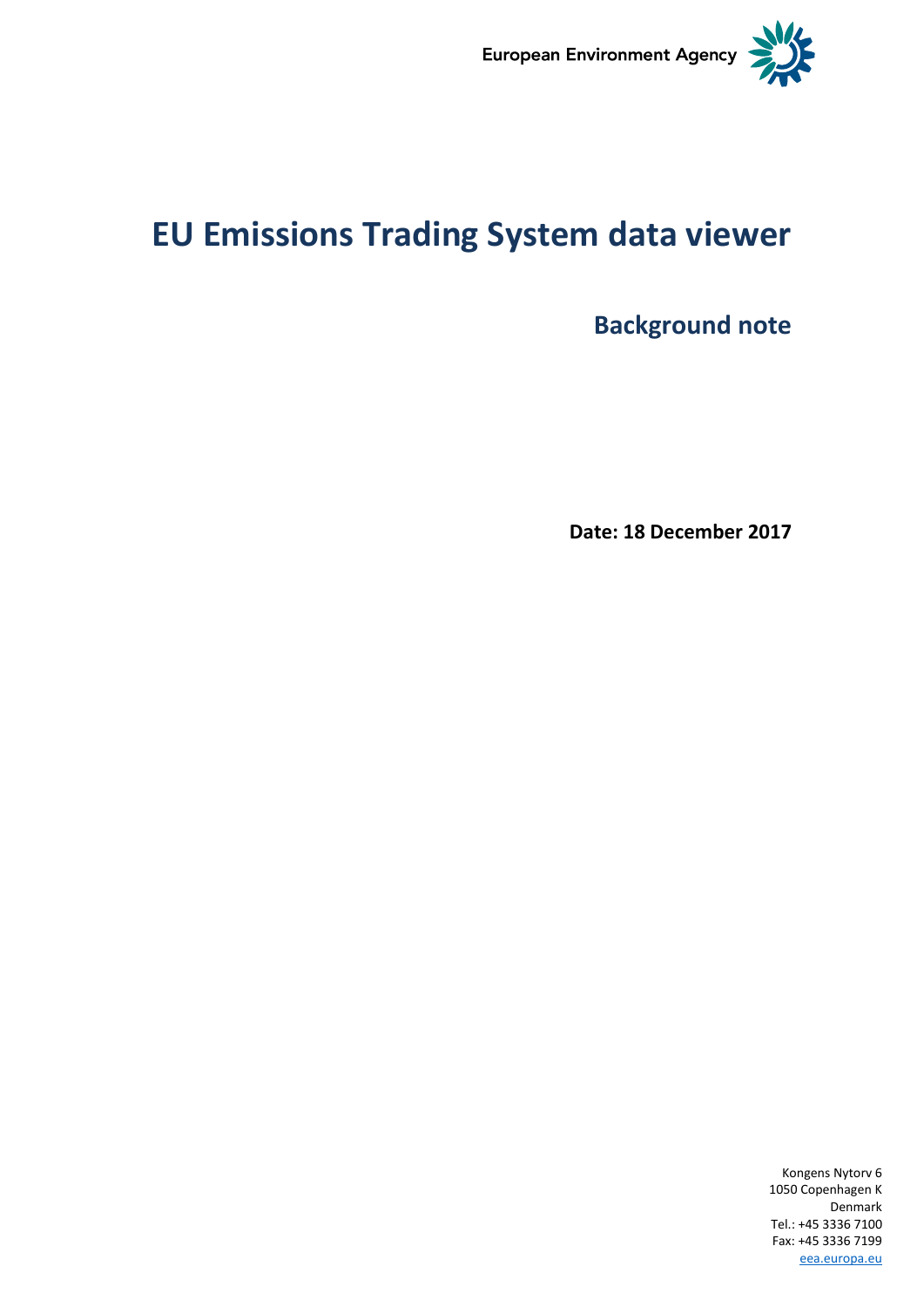

### **Acknowledgments**

The EU ETS data viewer is prepared by the European Environment Agency (EEA), with support from the European Topic Centre for Air pollution and Climate change Mitigation (ETC/ACM).

The EEA acknowledges in particular, the input from Sabine Gores, Verena Graichen, Johanna Cludius and Carina Zell-Ziegler from the Öko–Institut, Germany (as ETC/ACM partner).

### **ENQUIRIES**

For questions and feedback to the EU ETS data viewer please send a message at [www.eea.europa.eu/enquiries/](http://www.eea.europa.eu/help/infocentre/enquiries/portal_factory/Enquiry/enquiry.2009-04-03.2556519962/edit) including "EU ETS data viewer" in the subject line.

### **DISCLAIMER**

The EEA accepts no responsibility or liability whatsoever with regard to any use of the EU ETS data viewer nor the use, accuracy or completeness of the EUTL data. Please also note the general disclaimer which applies for all information on the EEA website at [http://www.eea.europa.eu/legal/disclaimer.](http://www.eea.europa.eu/legal/disclaimer)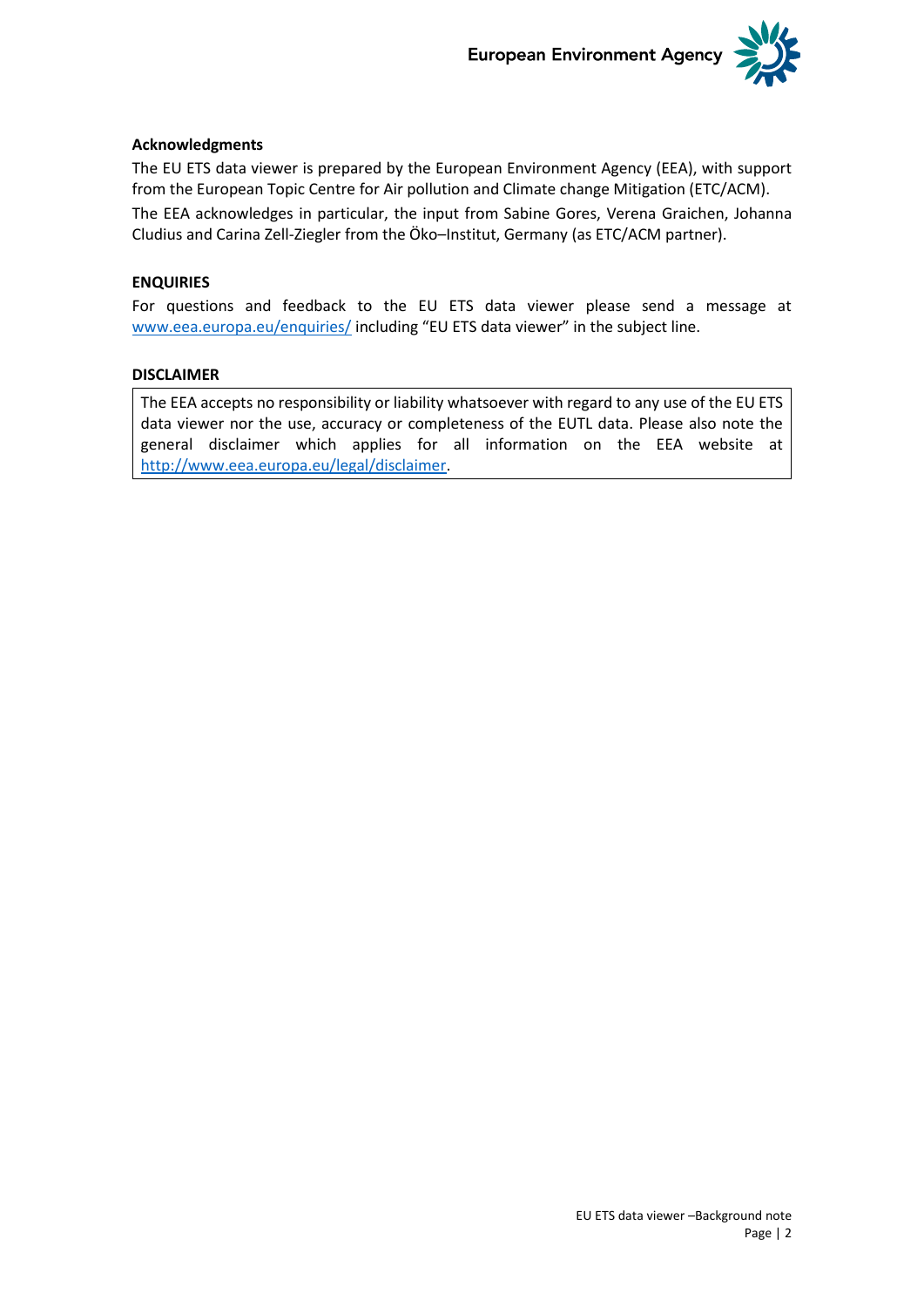

## <span id="page-2-0"></span>Table of Contents

| $\mathbf{1}$  |       |                                                                                  |  |
|---------------|-------|----------------------------------------------------------------------------------|--|
| $\mathcal{P}$ |       |                                                                                  |  |
|               | 2.1   |                                                                                  |  |
|               | 2.2   |                                                                                  |  |
|               | 2.2.1 |                                                                                  |  |
|               | 2.2.2 |                                                                                  |  |
|               | 2.2.3 |                                                                                  |  |
|               | 2.2.4 | Estimates for 2008-2012 to reflect the current scope of the EU ETS6              |  |
| 3             |       |                                                                                  |  |
| 4             |       |                                                                                  |  |
| 5             |       |                                                                                  |  |
| 6             |       |                                                                                  |  |
| 7             |       |                                                                                  |  |
| 8             |       |                                                                                  |  |
| 9             |       |                                                                                  |  |
| 10            |       |                                                                                  |  |
|               |       |                                                                                  |  |
| 1             |       |                                                                                  |  |
| $\mathcal{P}$ |       |                                                                                  |  |
|               |       |                                                                                  |  |
|               |       | Annex 3 - Estimates to reflect current ETS scope for stationary installations 21 |  |
|               |       |                                                                                  |  |

## List of figures

### List of tables

|                     | Table 4: Allocation of new activity codes to installation with old codes13                   |  |  |  |  |  |  |  |
|---------------------|----------------------------------------------------------------------------------------------|--|--|--|--|--|--|--|
|                     |                                                                                              |  |  |  |  |  |  |  |
|                     | Table A.1 Corrections to freely allocated allowances for stationary installations  15        |  |  |  |  |  |  |  |
| Table A.2           | Adjustment to freely allocated allowances for aviation operators in the year 2012 16         |  |  |  |  |  |  |  |
| Table A.3           | EUAs (1st and 2nd trading period) auctioned or sold, 2005 to 201317                          |  |  |  |  |  |  |  |
| Table A.4           | Auctions concluded and redistributed (2012 - 2016) (Mio. EUAs)  19                           |  |  |  |  |  |  |  |
| Table A.5<br>EUAAs) | Auctions of aviation allowances concluded and redistributed $(2012 - 2016)$ (Mio.<br>20      |  |  |  |  |  |  |  |
| Table A.6<br>viewer | Estimates to reflect current ETS scope for stationary installations in the EU ETS data<br>23 |  |  |  |  |  |  |  |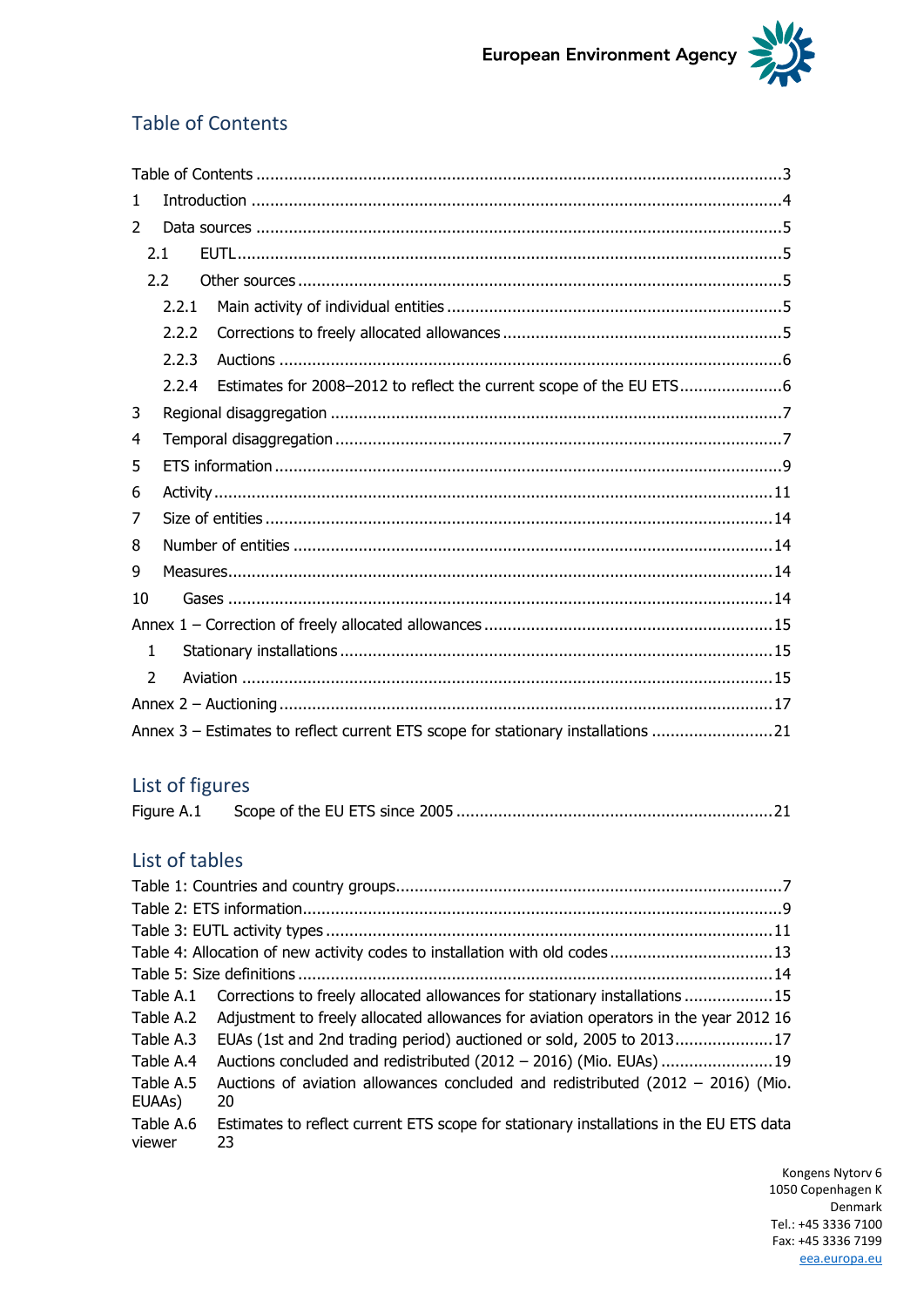

# <span id="page-3-0"></span>1 Introduction

The European Union (EU) Emissions Trading System (ETS) is one of the main and most prominent measures introduced by the EU to reduce its greenhouse gas emissions and reach its reduction target under the Kyoto Protocol, the internal EU-target for 2020. The main source of information on the system at EU level is the European Union Transaction Log (EUTL), formerly called Community Independent Transaction Log (CITL) (<sup>1</sup>). The EUTL, which is run by the European Commission, checks and records all transactions carried out under the EU ETS. It contains information on each entity covered by the system, including its main activity type, the quantity of allocated allowances and verified emissions on an annual basis. However, the data is not easily accessible in a user-friendly format.

The European Environment Agency (EEA)  $(2)$  and its European Topic Centre on Air pollution and Climate change Mitigation (ETC/ACM)  $(3)$  developed the EU ETS data viewer, a tool to facilitate access to the information contained in the EUTL, as well as relevant additional information related to the EU ETS. The EEA's EU ETS data viewer aims to support governments, market players and other stakeholders in their assessment of the EU ETS. The EU ETS data viewer is accessible on EEA website at: [www.eea.europa.eu/data-and-maps/data/data](http://www.eea.europa.eu/data-and-maps/data/data-viewers/emissions-trading-viewer)[viewers/emissions-trading-viewer-1.](http://www.eea.europa.eu/data-and-maps/data/data-viewers/emissions-trading-viewer)

This viewer enables users to assess the data concerning stationary installations and aircraft operators and emissions contained in the EUTL by country or country grouping, activity, size and year. While entity-level data are available from the EUTL, the EU ETS data viewer provides aggregated data at national level.

In the first and second trading period (2005–2007 and 2008–2012) the EUTL contained information for the nine categories of activities for stationary installations mentioned in Annex I of the Emission Trading Directive (<sup>4</sup>) and an additional category for opt-in installations. For the third trading period (2013-2020) new activity categories have been introduced. In total, there are now 28 categories of activities for stationary installations, some of which correspond to old categories while others pertain to new activities covered by the scheme from the third trading period onwards (see Chapter 7). Information on aviation operators (ETS activity type 10) is also included in the EU ETS data viewer

This manual describes the functionalities and underlying data of the EU ETS data viewer. The latest version of the EU ETS data viewer is based on data accessed from the EUTL on 20 July 2017.

<sup>(</sup> 1 ) [http://ec.europa.eu/environment/ets](http://ec.europa.eu/environment/ets/)

<sup>(</sup> 2 [http://www.eea.europa.eu](http://www.eea.europa.eu/)

<sup>(</sup> 3 ) <http://acm.eionet.europa.eu/>

<sup>(</sup> 4 ) Directive 2009/29/EC of the European Parliament and of the council of 23 April 2009 amending Directive 2003/87/EC so as to improve and extend the greenhouse gas emission allowance trading scheme of the Community, Official Journal of the European Union, 5.6.2009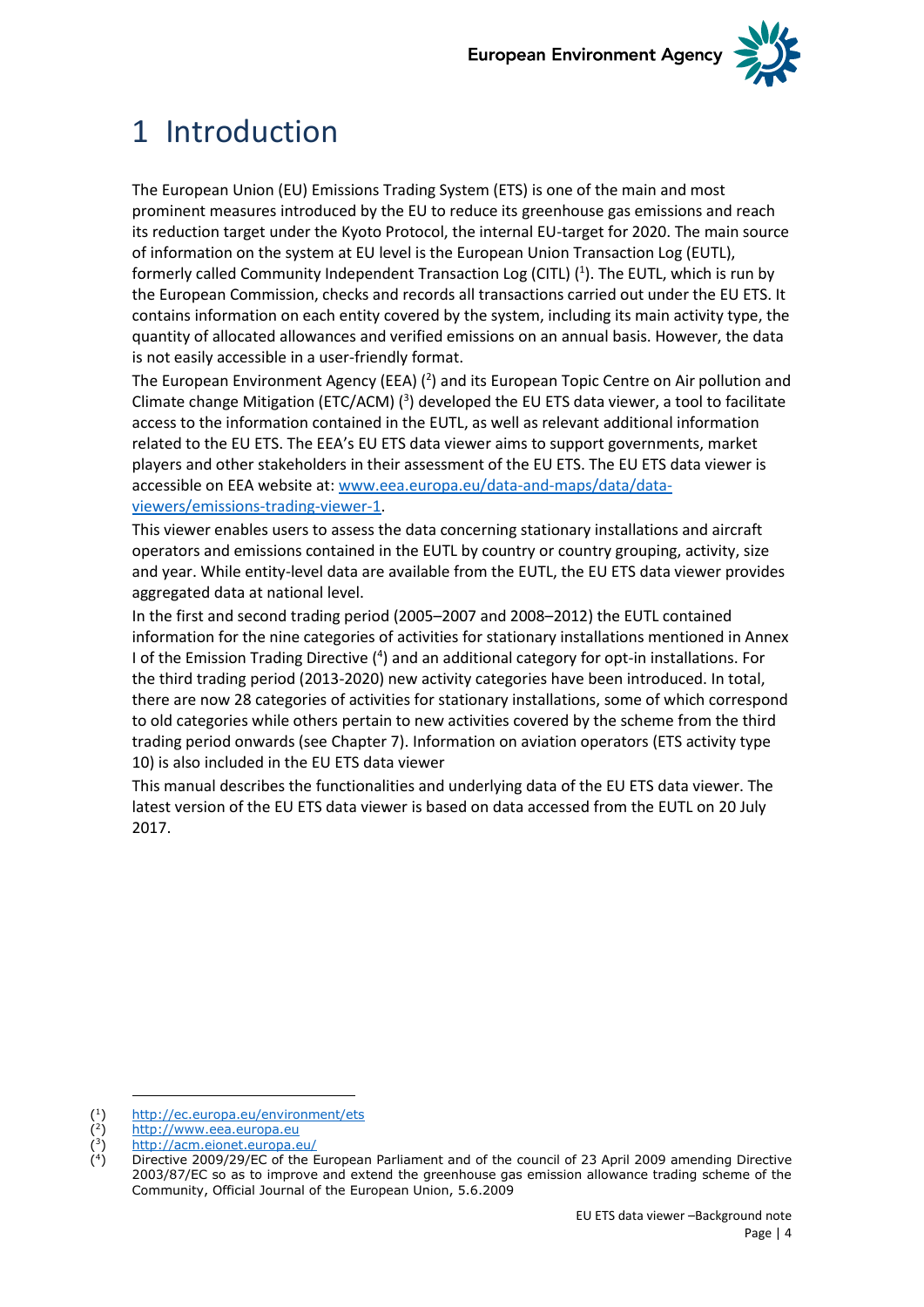

## <span id="page-4-0"></span>2 Data sources

The EU ETS data viewer contains information for all stationary installations included in the EU ETS since 2005, as well as for aircraft operators covered by the EU ETS.

## <span id="page-4-1"></span>*2.1 EUTL*

Most of the data included in the EU ETS data viewer originate from the EUTL. The following elements of the data viewer are based on entity-level data available from the EUTL (see Chapter 6 for further explanation):

- the quantity of allowances allocated to each entity for the years 2005 to 2016;
- the quantity of verified emissions of that entity for the years 2005 to 2016; and
- the amount of total units surrendered: the amounts of EU Allowances (EUAs or EUAAs) surrendered; for 2008–2012: the amounts of certified reduction units (CERs) and emission reduction units (ERUs) surrendered (in the third trading period CERs and ERUs are exchanged for EUAs and EUAAs before being surrendered).

The data contained in the EUTL is undergoing constant changes, for examples due to:

- entities entering or leaving the EU ETS;
- addition of missing information, e.g. late verified emission reports;
- correction of emission reports or inaccurate data in national registries; and
- changes of allocated amounts following legal proceedings.

The EU ETS data viewer reflects data as available from the EUTL, including for those entities for which data may still be incomplete (e.g. in case of missing reports on verified emissions, on-going legal proceedings on allocation, etc.).

## <span id="page-4-2"></span>*2.2 Other sources*

### <span id="page-4-3"></span>2.2.1 Main activity of individual entities

Main activity type codes are generally available from EUTL.

With the start of the third trading period of the EU ETS (2013-2020) new activity codes (codes 20-47) have been introduced. All new entities entering the scheme are automatically assigned a new activity code. However, not all installations that were already part of the scheme before the start of the third trading period have changed to the new activity codes, but kept the old codes. The ETC/ACM applied a methodology to map those old codes (1-9) to new codes (20-43) in order to facilitate analysis of the different activities. The methodology is mainly based on information on NACE codes which have been published by the European Commission as part of the preparation of the carbon leakage list for  $2015-2019<sup>(5)</sup>$ . Details on the translation of activity codes are available in an ETC/ACM technical paper  $(6)$ . The translation is regularly updated to include country specific information. The most actual translation table is available as download from the EEA Data Service (file: [Translation of activity codes\)](https://www.eea.europa.eu/data-and-maps/data/european-union-emissions-trading-scheme-2/#tab-additional-information).

### <span id="page-4-4"></span>2.2.2 Corrections to freely allocated allowances

For stationary installations, corrections to freely allocated allowances are provided in the EU ETS data viewer on country level. These corrections are reflecting information provided directly by countries in the course of MS consultation cycles for the annual EEA Trends and Projections Reports of last years.

( 5 [https://ec.europa.eu/clima/sites/clima/files/installation\\_nace\\_rev2\\_matching\\_en.xls](https://ec.europa.eu/clima/sites/clima/files/installation_nace_rev2_matching_en.xls)

as of 18 December 2017.

<sup>(</sup> 6 ) [http://acm.eionet.europa.eu/docs/ETCACM\\_EU-](http://acm.eionet.europa.eu/docs/ETCACM_EU-ETS_translation_of_activity_codes_April_2016_for_publication.pdf)

ETS translation of activity codes April 2016 for publication.pdf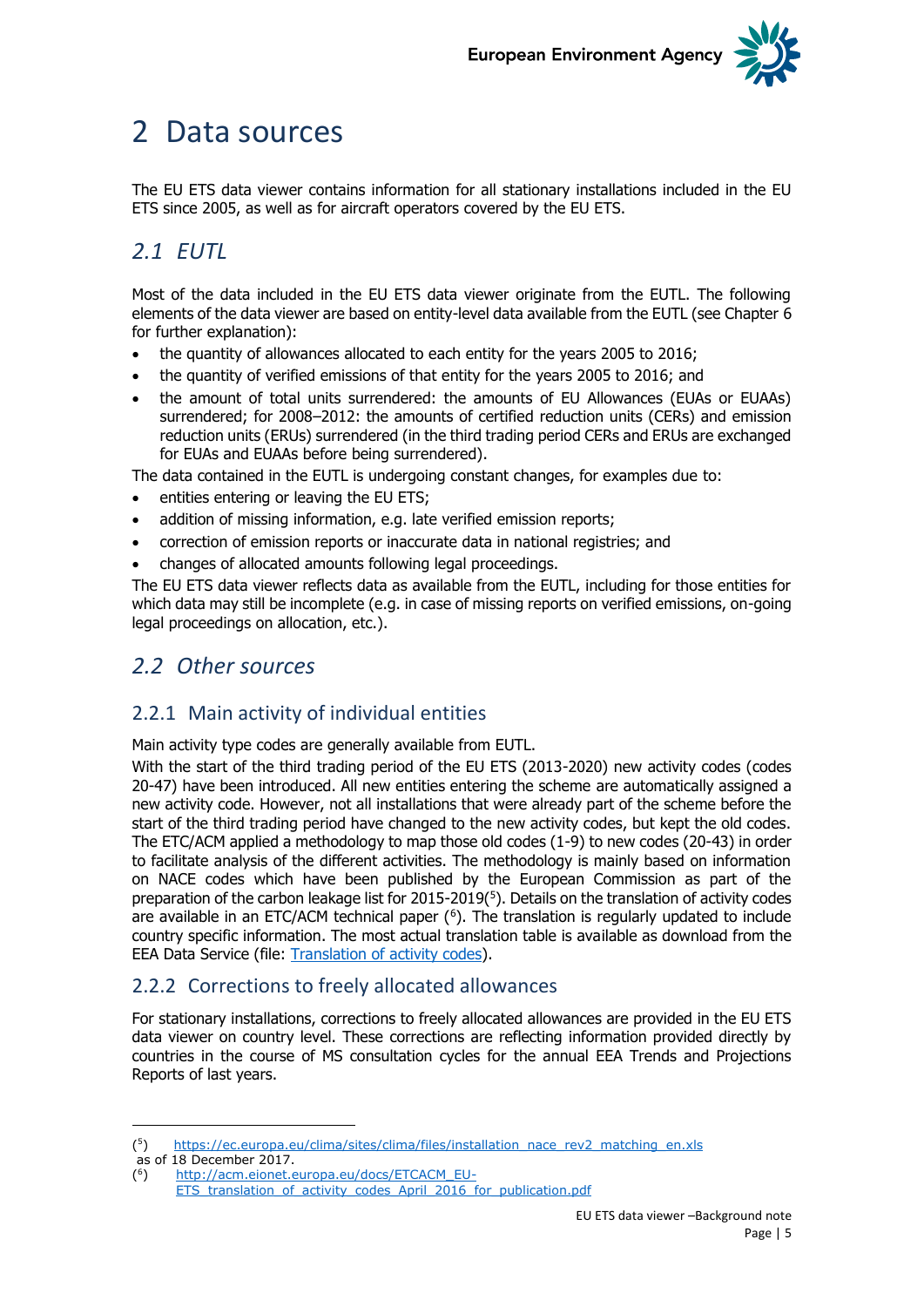

For aviation-related information, a correction for freely allocated allowances in the year 2012 is provided. As some aviation operators choose to comply only with the reduced aviation scope due to the "stop the clock decision", freely allocated allowances exceeding this reduced scope had to be returned. To a large extent these returns are not reflected in the EUTL. The corrections to freely allocated allowances due to the change in scope have been provided by the European Commission  $(7)$ .

Further detailed information on these corrections is provided in Annex I.

### <span id="page-5-0"></span>2.2.3 Auctions

Information on EUAs and EUAAs auctioned or sold by governments has been gathered from various sources and is available on the country level. For the first and second trading period the number of EUAs auctioned or sold by governments has been collected from publications from the respective countries, as well as auction reports published by the trading platforms on which the auctions are carried out, details on these sources are given in [Table 5.](#page-13-4)

From the third trading period onwards, auctioned volumes are derived from auction calendars and auction reports published by the two exchanges that carry out auctions of allowances for the third trading period: The European Energy Exchange (EEX) and the Intercontinental Exchange  $(ICE)(<sup>8</sup>)$ .

Further detailed information on auctioned amounts is provided in Annex II.

### <span id="page-5-1"></span>2.2.4 Estimates for 2008–2012 to reflect the current scope of the EU ETS

An estimate to reflect current EU ETS scope is necessary in order to compare ETS data on a stable basis across years and trading periods. Using information from a range of data sources, including the EUTL, national GHG inventories and EU ETS documentation, an estimate to reflect current ETS scope for stationary installations has been calculated by the EEA for each year and for each participating country. This estimate is applied both to verified emissions and allocated allowances. It does not address changes related to the inclusion or exclusion of individual entities within trading periods (e.g. new entrants and closures). No estimate was quantified for aviation. The methodology applied by EEA for such estimates is documented in detail in an ETC/ACM technical paper  $(9)$ .

A short explanation of the estimates to reflect current ETS scope provided in the EU ETS data viewer is provided in Annex III.

8 ) [www.eex.com;](http://www.eex.com/) [www.theice.com](http://www.theice.com/)

-( 7

(

<sup>)</sup> [http://ec.europa.eu/clima/policies/transport/aviation/docs/20130926\\_returns\\_en.pdf](http://ec.europa.eu/clima/policies/transport/aviation/docs/20130926_returns_en.pdf)

<sup>(&</sup>lt;sup>9</sup>[\)http://acm.eionet.europa.eu/reports/ETCACM\\_TP\\_2016\\_1\\_Estimates\\_reflect\\_current\\_scope\\_ETS/repo](http://acm.eionet.europa.eu/reports/ETCACM_TP_2016_1_Estimates_reflect_current_scope_ETS/reports/ETCACM_TP_2017_2_estimates_reflect_current_ETS_scope) [rts/ETCACM\\_TP\\_2017\\_2\\_estimates\\_reflect\\_current\\_ETS\\_scope](http://acm.eionet.europa.eu/reports/ETCACM_TP_2016_1_Estimates_reflect_current_scope_ETS/reports/ETCACM_TP_2017_2_estimates_reflect_current_ETS_scope)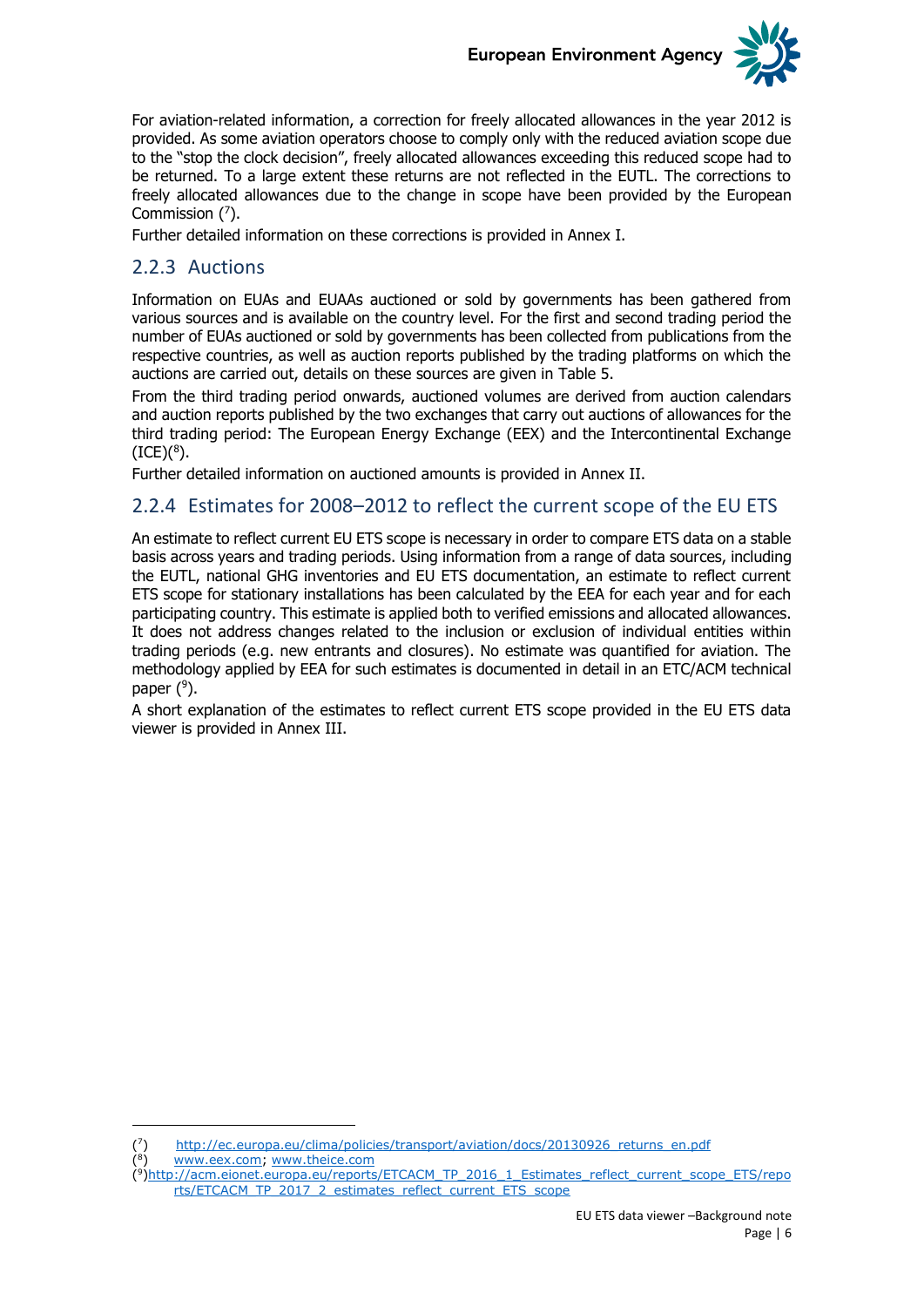

# <span id="page-6-0"></span>3 Regional disaggregation

The EU ETS data viewer includes data for all countries participating in the EU ETS. The user can select individual countries or country groups. Countries are sorted alphabetically followed by the country groups. **Error! Reference source not found.** lists all participating countries and indicates to which groups they belong.

|                       | <b>EU-28</b> | <b>All countries</b> |
|-----------------------|--------------|----------------------|
| Austria               | x            | x                    |
| Belgium               | x            | X                    |
| <b>Bulgaria</b>       | x            | X                    |
| Croatia               | x            | X                    |
| Cyprus                | X            | x                    |
| Czech Republic        | x            | x                    |
| Denmark               | X            | X                    |
| Estonia               | X            | X                    |
| Finland               | x            | x                    |
| France                | x            | X                    |
| Germany               | X            | X                    |
| Greece                | x            | X                    |
| Hungary               | x            | X                    |
| Iceland               |              | X                    |
| Ireland               | X            | Χ                    |
| Italy                 | X            | X                    |
| Latvia                | x            | X                    |
| Liechtenstein         |              | x                    |
| Lithuania             | X            | X                    |
| Luxembourg            | X            | X                    |
| Malta                 | X            | x                    |
| Netherlands           | x            | X                    |
| Norway                |              | X                    |
| Poland                | X            | X                    |
| Portugal              | X            | X                    |
| Romania               | x            | x                    |
| Slovak Republic       | X            | x                    |
| Slovenia              | X            | X                    |
| Spain                 | Χ            | X                    |
| Sweden                | X            | x                    |
| <b>United Kingdom</b> | X            | X                    |

<span id="page-6-2"></span>Table 1: *Countries and country groups*

In addition, the auctioning of a number of allowances at EU level only, as part of the NER300 program, made it necessary to include an additional item "NER 300" in the list of countries.

# <span id="page-6-1"></span>4 Temporal disaggregation

Emission caps under the EU ETS are determined for multiannual trading periods, and operators must comply with their obligations on an annual basis. The nature of the entities covered under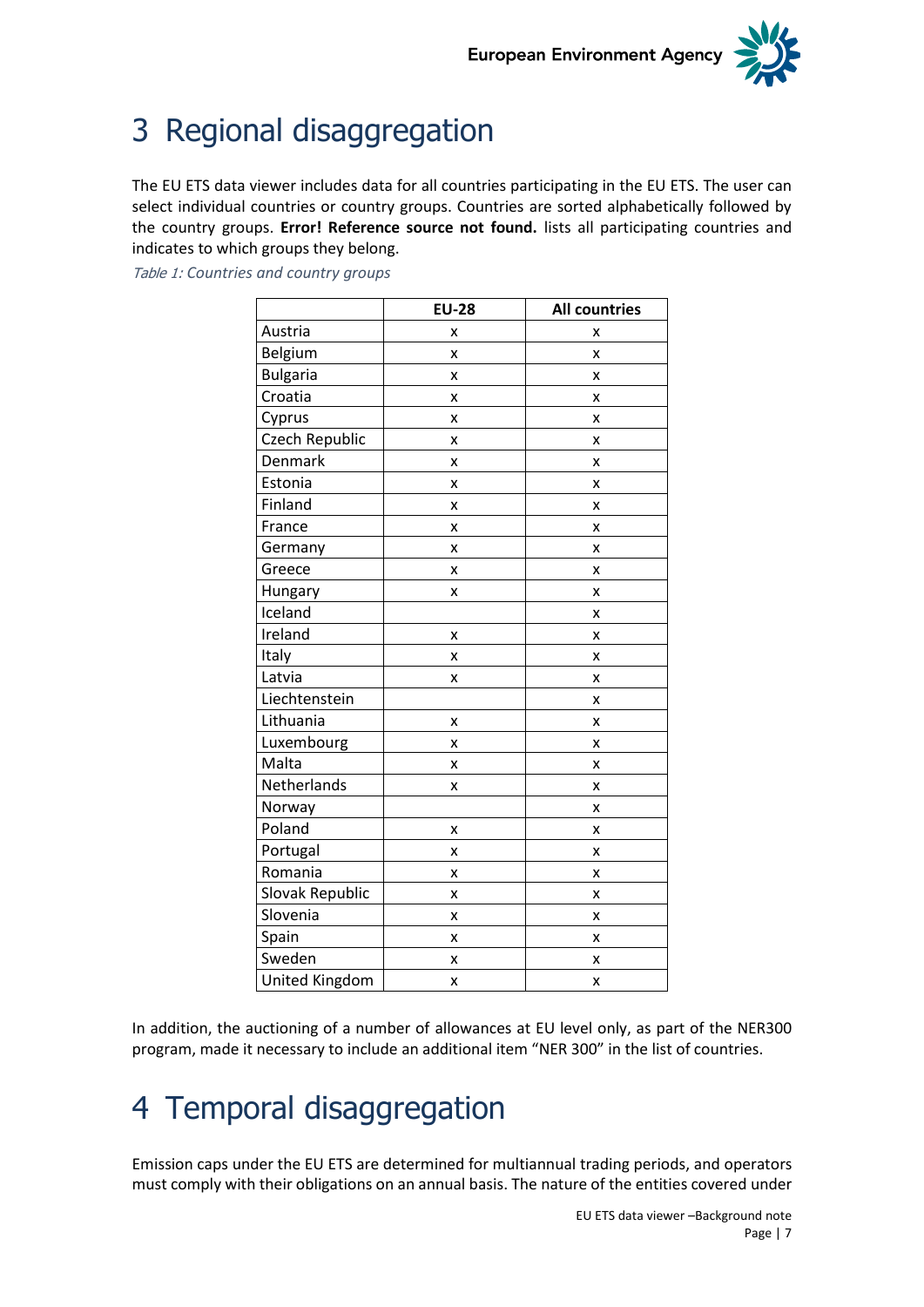

the EU ETS, as well as allocation rules might differ between trading periods. The first trading period (also called supplementary program commitment period) covered three years (2005- 2007); the second trading period covered five years (2008-2012), while the third trading period (2013-2020) covers eight years. No 'banking' (carry-over) of EUAs was possible between the first and the second trading period.

The user can choose the following settings in the category 'year':

- 2005, 2006, 2007, 2008, 2009, 2010, 2011, 2012, 2013, 2014, 2015 or 2016: data for an individual year.
- total  $1^{st}$  trading period (2005–2007): sum of the three years (2005 to 2007) of the first trading period.
- total 2<sup>nd</sup> trading period (2008–2012): sum of the five years (2008 to 2012) of the second trading period.
- total 3rd trading period (2013–2016): sum of the first four years (2013 to 2016) of the third trading period.

As illustrated in Chapter 4, the number of countries participating in the EU ETS has increased over time. For example Bulgaria and Romania only entered the EU ETS in 2007. If 2005 or 2006 is selected, no data is shown for these two countries. The same applies to the selection of the years 2005, 2006 or 2007 for Norway and Liechtenstein who joined the EU ETS in 2008. For Iceland, no data is shown for the years 2005 to 2011 and for Croatia no data is shown for the years 2005 to 2012.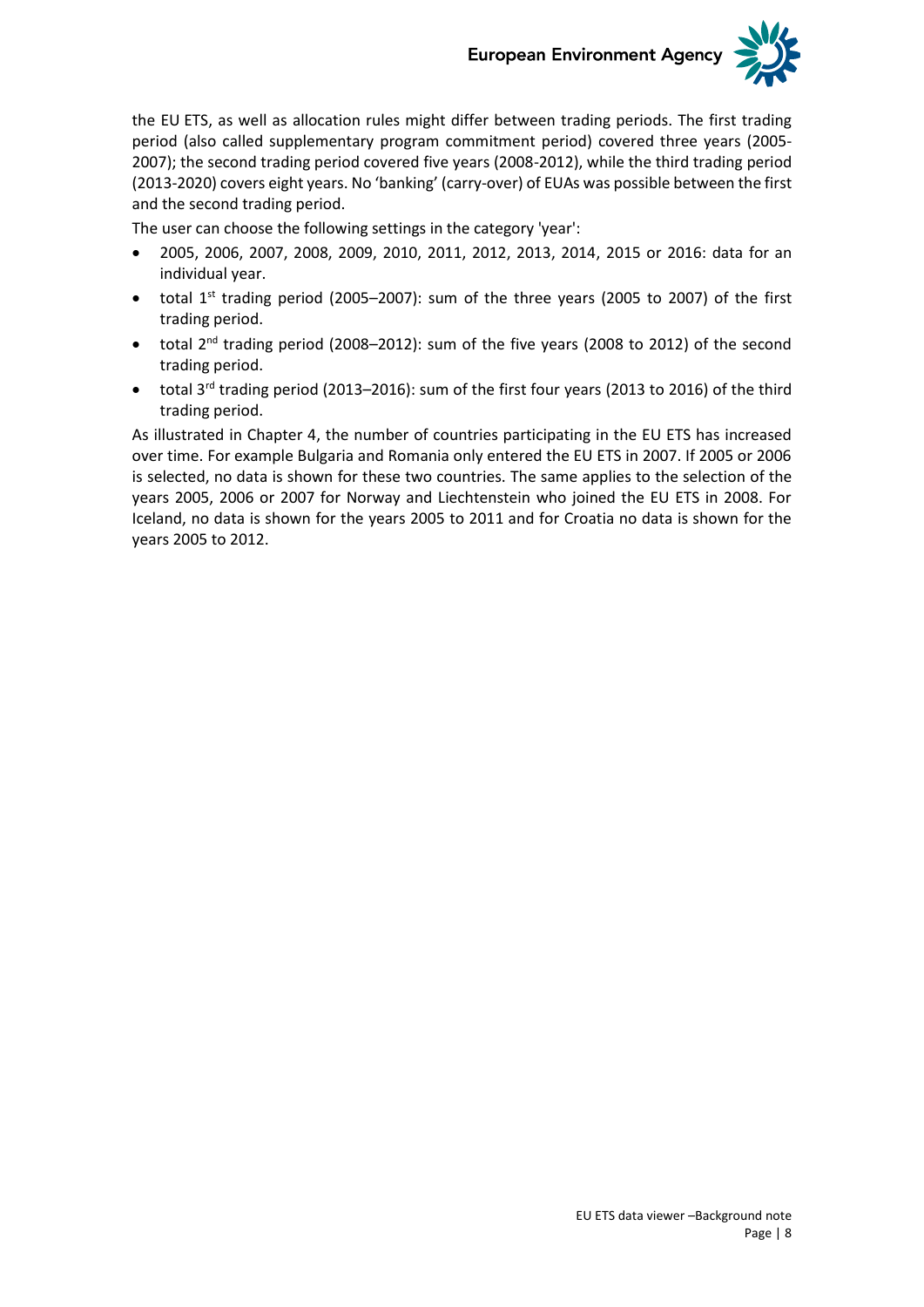

# <span id="page-8-0"></span>5 ETS information

The EU ETS data viewer gives the possibility to visualise data related to one or several types of information related to the EU ETS (See table below).

<span id="page-8-1"></span>Table 2: *ETS information*

| <b>Item</b>                                                                        | <b>Description</b>                                                                                                                                                                                                                                                                                                                                                                                                |  |  |  |  |  |
|------------------------------------------------------------------------------------|-------------------------------------------------------------------------------------------------------------------------------------------------------------------------------------------------------------------------------------------------------------------------------------------------------------------------------------------------------------------------------------------------------------------|--|--|--|--|--|
| 1. Total allocated allowances<br>(EUAs and EUAAs)                                  | Total number of allocated allowances.                                                                                                                                                                                                                                                                                                                                                                             |  |  |  |  |  |
| 1.1. Freely allocated<br>allowances                                                | Total number of allowances received free of charge. This<br>does not include allowances bought, e.g. through auctioning.                                                                                                                                                                                                                                                                                          |  |  |  |  |  |
| 1.1.1 Free allocation to<br>existing entities (Art. 10a(1))                        | Number of allowances received free of charge by existing<br>entities under Art. 10a(1) of the ETS Directive.                                                                                                                                                                                                                                                                                                      |  |  |  |  |  |
| 1.1.2 Free allocation from<br>the new entrants reserve<br>(Art. 10 a(7))           | Number of allowances received free of charge by new<br>entities under Art. 10a(7) of the ETS Directive.                                                                                                                                                                                                                                                                                                           |  |  |  |  |  |
| 1.1.3 Free allocation for<br>modernisation of electricity<br>generation (Art. 10c) | Number of allowances received free of charge for a<br>transitional period by electricity generators under Art. 10c of<br>the ETS Directive to help modernise production.                                                                                                                                                                                                                                          |  |  |  |  |  |
| 1.2. Correction to freely<br>allocated allowances (not                             | Correction of the number of allowances allocated free of<br>charge, due to:                                                                                                                                                                                                                                                                                                                                       |  |  |  |  |  |
| reflected in EUTL)                                                                 | transfers of allowances in six countries;                                                                                                                                                                                                                                                                                                                                                                         |  |  |  |  |  |
|                                                                                    | adjustment of free allocation for aviation operators in<br>$\bullet$<br>the year 2012 due to the 'stop the clock' decision.                                                                                                                                                                                                                                                                                       |  |  |  |  |  |
|                                                                                    | These transfers and adjustments are not reflected in the<br>EUTL (see further details in Annex I).                                                                                                                                                                                                                                                                                                                |  |  |  |  |  |
| 1.3 Allowances auctioned or<br>sold (EUAs and EUAAs)                               | Number of EUAs and EUAAs auctioned or sold by<br>participating countries (see further details in Annex II).                                                                                                                                                                                                                                                                                                       |  |  |  |  |  |
| 2. Verified emissions                                                              | Emissions of installations and aviation operators which have<br>been verified by an independent third party.                                                                                                                                                                                                                                                                                                      |  |  |  |  |  |
| 3. Estimates to reflect<br>current scope for allowances<br>and emissions           | Estimates to reflect current ETS scope since 2005 to be<br>added to allowances and verified emissions for a consistent<br>comparison between years and trading periods (see further<br>details in Annex III).                                                                                                                                                                                                     |  |  |  |  |  |
| 4. Total surrendered units                                                         | Total number of emission trading units (allowances, aviation<br>allowances and Kyoto project credits) surrendered by<br>operators to their authorities for compliance under the<br>EU ETS. Each unit represents one tonne of $CO2$ -eq. In the<br>third trading period, only the total number of surrendered<br>units is publicly available (no detail on the type of unit<br>surrendered is publicly available). |  |  |  |  |  |
| 4.1 Surrendered EU<br>allowances (EUAs and<br>EUAAs)                               | Allowances surrendered by operators of stationary<br>installations, or allowances and aviation allowances<br>surrendered by aviation operators.                                                                                                                                                                                                                                                                   |  |  |  |  |  |
| 4.2 Surrendered certified<br>emission reductions (CERs)                            | CERs (Certified Emission Reductions) originating from Clean<br>Development Mechanism projects under the Kyoto Protocol,                                                                                                                                                                                                                                                                                           |  |  |  |  |  |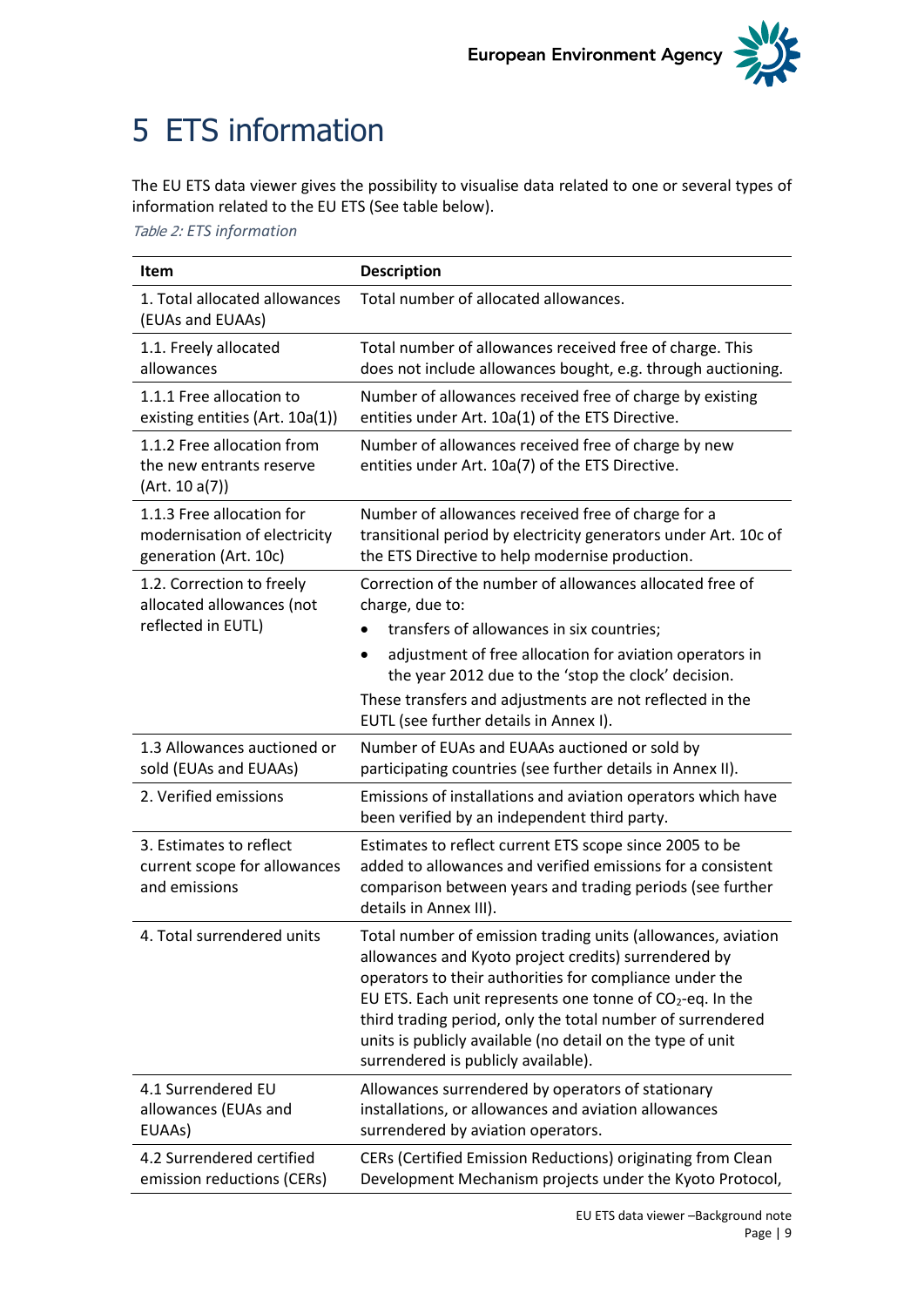

|                                                    | i.e. emission reduction projects in non-Annex 1 countries<br>(countries without an emission reduction target under the<br>Kyoto-Protocol.                                                                                                       |
|----------------------------------------------------|-------------------------------------------------------------------------------------------------------------------------------------------------------------------------------------------------------------------------------------------------|
| 4.3 Surrendered emission<br>reduction units (ERUs) | ERUs (Emission Reduction Units) originating from Joint<br>Implementation projects under the Kyoto Protocol, i.e.<br>emission reduction projects in Annex 1 countries (countries<br>with an emission reduction target under the Kyoto Protocol). |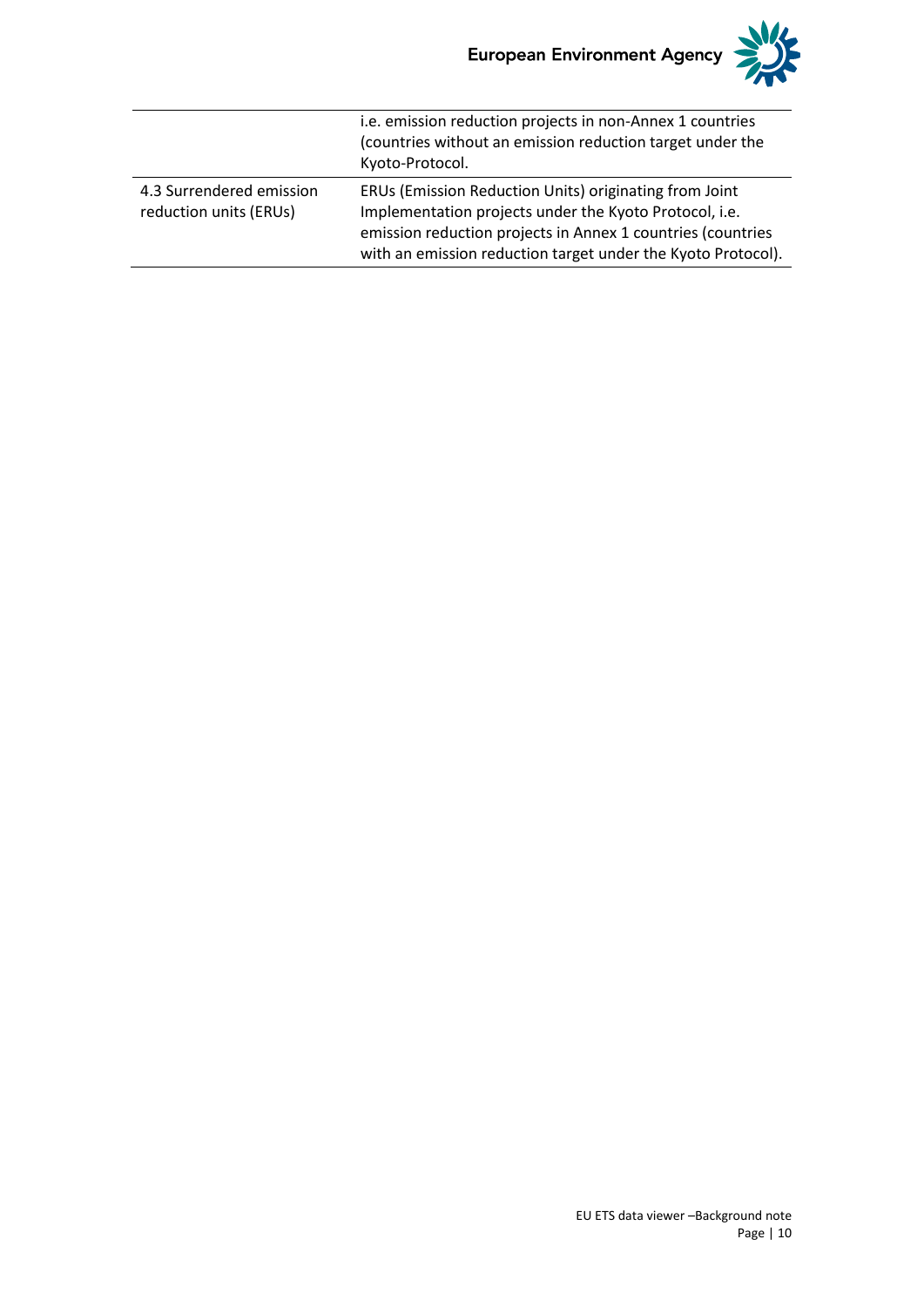

# <span id="page-10-0"></span>6 Activity

-

<span id="page-10-1"></span>All entities included in the EUTL are grouped by activity type as shown below. Table 3: EUTL activity types

| Activity type code | Activity                                                                  |
|--------------------|---------------------------------------------------------------------------|
| 10 <sup>1</sup>    | Aviation                                                                  |
| 20                 | Combustion of fuels                                                       |
| 21                 | Refining of mineral oil                                                   |
| 22                 | Production of coke                                                        |
| 23                 | Metal ore roasting or sintering                                           |
| 24                 | Production of pig iron or steel                                           |
| 25                 | Production or processing of ferrous metals                                |
| 26                 | Production of primary aluminium                                           |
| 27                 | Production of secondary aluminium                                         |
| 28                 | Production or processing of non-ferrous metals                            |
| 29                 | Production of cement clinker                                              |
| 30                 | Production of lime, or calcination of dolomite/magnesite                  |
| 31                 | Manufacture of glass                                                      |
| 32                 | Manufacture of ceramics                                                   |
| 33                 | Manufacture of mineral wool                                               |
| 34                 | Production or processing of gypsum or plasterboard                        |
| 35                 | Production of pulp                                                        |
| 36                 | Production of paper or cardboard                                          |
| 37                 | Production of carbon black                                                |
| 38                 | Production of nitric acid                                                 |
| 39                 | Production of adipic acid                                                 |
| 40                 | Production of glyoxal and glyoxylic acid                                  |
| 41                 | Production of ammonia                                                     |
| 42                 | Production of bulk chemicals                                              |
| 43                 | Production of hydrogen and synthesis gas                                  |
| 44                 | Production of soda ash and sodium bicarbonate                             |
| 45                 | Capture of greenhouse gases under Directive 2009/31/EC                    |
| 46                 | Transport of greenhouse gases under Directive 2009/31/EC                  |
| 47                 | Storage of greenhouse gases under Directive 2009/31/EC                    |
| 99                 | Other activity opted-in pursuant to Article 24 of Directive<br>2003/87/EC |
| $20 - 99$          | All stationary installations                                              |
| $21 - 99$          | All inductrial installations                                              |

[Table 3](#page-10-1) shows the new activity type codes (codes 20-47) introduced for the third trading period of the EU ETS (2013-2020). All new entities entering the scheme are automatically assigned a new activity code. However, not all installations that were already part of the scheme before the start of the third trading period have changed to the new activity codes, but kept the old codes.

ETC/ACM applied a methodology to map those old codes (1-9) to new codes (20-43) in order to facilitate analysis of the different activities. The methodology is mainly based on information on NACE codes which have been published by the European Commission as part of the preparation of the carbon leakage list for 2015-2019 (<sup>10</sup>). These NACE codes were attributed to installations

 $(10)$ [https://ec.europa.eu/clima/sites/clima/files/installation\\_nace\\_rev2\\_matching\\_en.xls](https://ec.europa.eu/clima/sites/clima/files/installation_nace_rev2_matching_en.xls) as of 18 December 2017.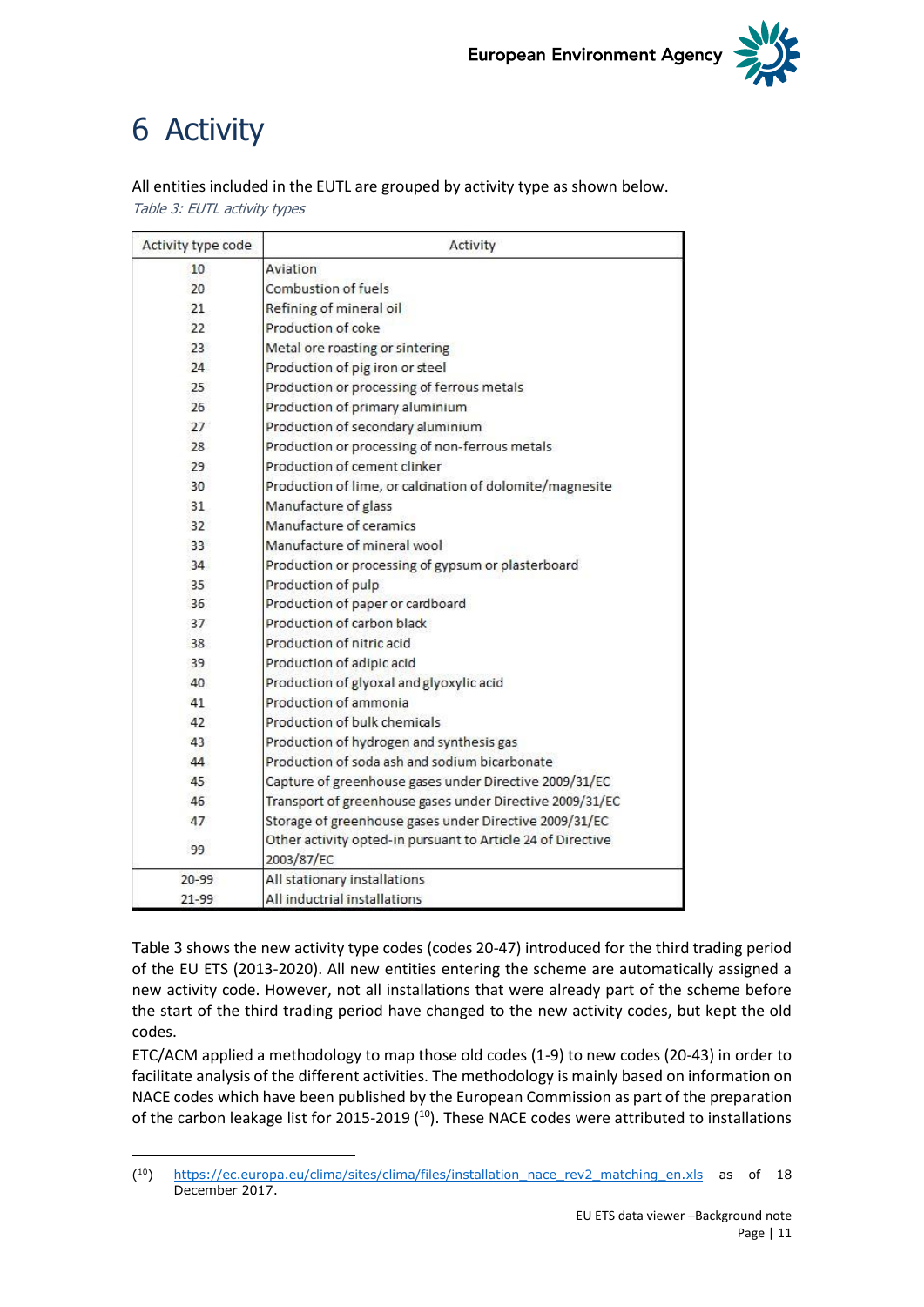

based on operator information on NACE rev.1.1 and rev. 2 codes in the National Implementation Measures (NIMs), ETS activity code and benchmarks used for allocation. Within the carbon leakage list exercise all codes have been checked for plausibility. Details on the translation of activity codes are available in an ETC/ACM technical paper  $(11)$ . The translation is regularly updated to include country specific information.

This mapping from old to new codes is carried out for all activity codes except code 99 "Other activity opted-in under Art. 24", if not indicated otherwise by Member States. The reason for keeping this activity separate is due to the fact that the nature of such activities could be very diverse across the 13 countries that opted-in installations falling into this category. For example, Sweden decided to include all installations with a thermal input below 20 MW that are nevertheless connected to a district heating network with a total rated thermal input above 20 MW. In practice, the activity of an installation which is listed under activity type 99 in the EUTL is rarely clear. In addition, some installations included under the EU ETS after 2013 used this activity code, too.

The result of the translation is shown in [Table 4](#page-12-0) with regard to the number of installations and related verified emissions 2016. The most actual translation table is available as download from the EEA Data Service (file: [Translation of activity codes](https://www.eea.europa.eu/data-and-maps/data/european-union-emissions-trading-scheme-2/#tab-additional-information)).

 $(11)$ [http://acm.eionet.europa.eu/docs/ETCACM\\_EU-](http://acm.eionet.europa.eu/docs/ETCACM_EU-ETS_translation_of_activity_codes_April_2016_for_publication.pdf)ETS translation of activity codes April 2016 for publication.pdf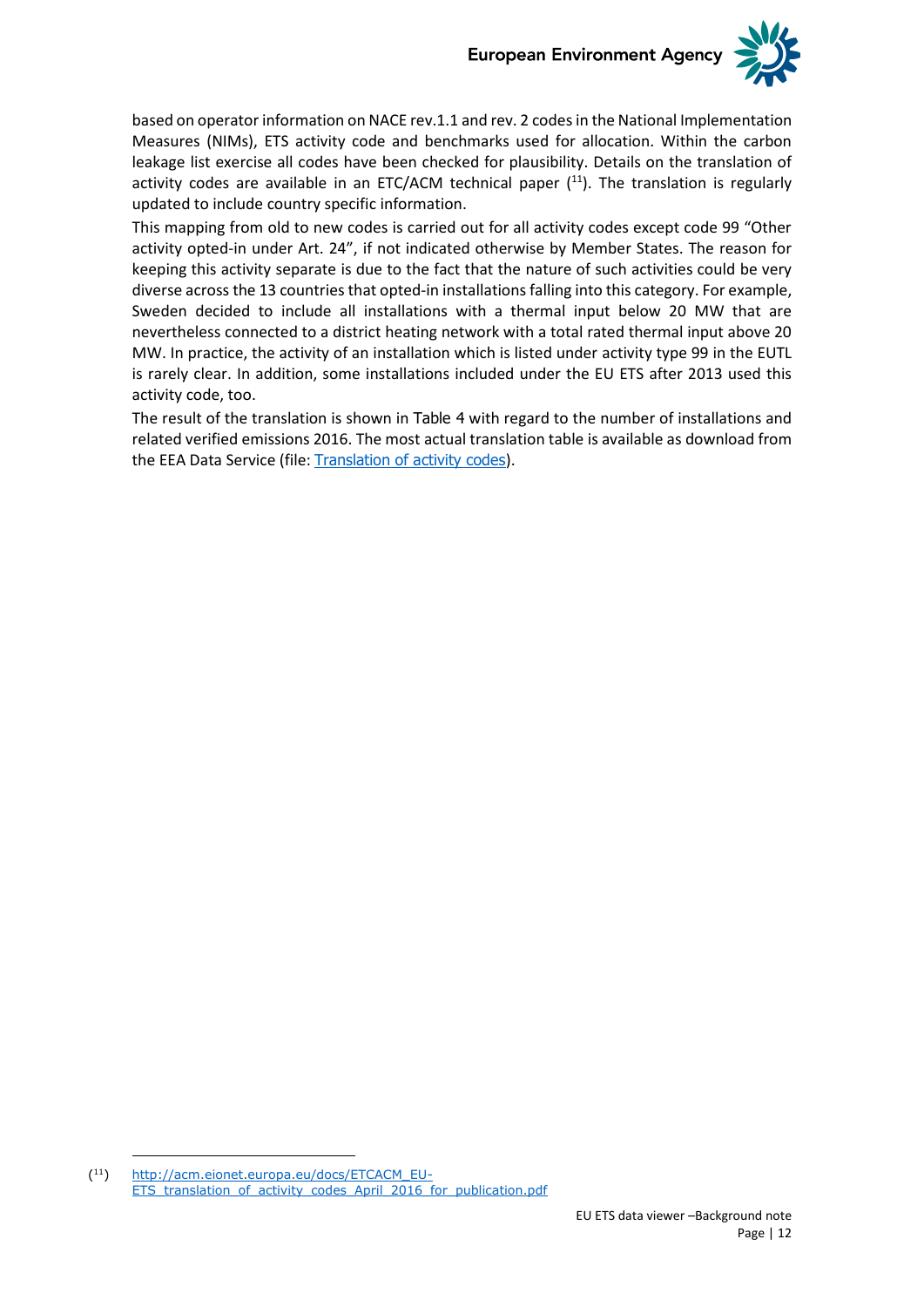

No of  $intallations$  VE 2016 No of  $intallations$  VE 2016 No of  $intallations$  VE 2016 No of  $intallations$  VE 2016 1 3216 182 514 734 2 48 18 018 652 3 3 - 4 4 - 5 74 14 750 262 6 176 18 289 268 7 148 3 273 178 8 579 1 200 503 9 358 5 887 566  $\begin{array}{c|cccccc}\n6 & 1/6 & 18289268 \\
7 & 148 & 3273178 \\
8 & 579 & 1200503 \\
9 & 358 & 5887566 \\
10 & 1440 & 61444686 \\
 & 1440 & 61444686 \\
 & 1440 & 61444686 \\
 & 1440 & 61444686 \\
 & 1479223478 & 2772 & 169246568 \\
 & 2772 & 169246568 & 30\% \\
 & 30\% & 14\% \\
\end{array}$  $\begin{array}{c|cccccc} 7 & 146 & 3275 & 176 \\ 8 & 579 & 1 & 200 & 503 \\ 9 & 358 & 5 & 887 & 566 \\ 10 & 1440 & 61 & 444 & 686 \\ 20 & 6612 & 1 & 009 & 976 & 910 \\ 128 & 110 & 614 & 954 & 174 & 127 & 418 & 105 \\ 128 & 110 & 614 & 954 & 174 & 127 & 418 & 105 \\ \end{array}$ 2 1 <sup>128</sup> 110 614 954 174 127 418 105 46 16 803 151 26% 13%  $\begin{array}{|c|cccc|} \hline 9 & 358 & 588/566 \ \hline && 61444686 & 1440 & 61444686 & 0 & 0 & 0\% & 0\% \ \hline 20 & 6612 & 1009\,976\,910 & 9384 & 1179\,223\,478 & 2772 & 169\,246\,568 & 30\% & 14\% \ \hline 128 & 110\,614\,954 & 174 & 127\,418\,105 & 46 & 16\,803\,15$ 2 3 <sup>12</sup> 2 514 509 1 2 2 514 509 0 0 0 % 0 % 2 4 <sup>213</sup> 90 941 753 293 108 784 947 80 17 843 194 27% 16%  $\begin{array}{cccccccccccc} 21 & 128 & 110\ 14 & 94 & 174 & 127418 & 105 & 40 & 10\ 803 & 151 & 208 & 1378 & 1378 \ 23 & 12 & 2514\ 509 & 12 & 2514\ 509 & 12 & 2514\ 509 & 12 & 2514\ 509 & 12 & 2514\ 509 & 12 & 2514\ 509 & 12 & 2514\ 509 & 12 & 2514\ 509 & 12 & 2514\ 5$  $\begin{array}{cccccccccccc} 22 & 19 & 11185573 & 30 & 11409518 & 11 & 223945 & 37\% & 2\% \ 23 & 12 & 2514509 & 12 & 2514509 & 0 & 0\% & 0\% \ 24 & 213 & 90941753 & 293 & 108784947 & 80 & 17843194 & 27\% & 16\% \ 25 & 235 & 12549396 & 280 & 13139655 & 45 & 590259 & 16\% &$  $\begin{array}{cccccccccccc} 23 & 12 & 2514509 & 12 & 2514509 & 0 & 0 & 0\% & 0\% \ 24 & 213 & 90941753 & 293 & 108784947 & 80 & 17843194 & 27\% & 16\% \ 255 & 235 & 12549396 & 280 & 13139655 & 45 & 590259 & 16\% & 4\% \ 26 & 33 & 8722024 & 40 & 8722024 & 7 & 0 & 18\% & 0\%$  $\begin{array}{cccccccccccc} 24 & 213 & 90941753 & 293 & 108784947 & 80 & 17843194 & 27\% & 16\% \ 25 & 235 & 12549396 & 280 & 13139655 & 45 & 590259 & 16\% & 4\% \ 33 & 8722024 & 40 & 8722024 & 7 & 0 & 18\% & 0\% \ 25 & 35 & 1446867 & 36 & 1446867 & 1 & 0 & 3\% & 0\% \ 85 &$  $\begin{array}{cccccccc} 25 & 235 & 12349\ 39 & 8722\ 024 & 40 & 8722\ 024 & 7 & 0 & 1886 & 0\% \ 25 & 35 & 1446\ 867 & 36 & 1446\ 867 & 372\ 028 & 85 & 6712\ 94 & 93 & 6717\ 409 & 87 & 8 & 441 & 9\% & 0\% \ 214 & 98\ 655\ 778 & 330 & 115\ 000\ 698 & 116 & 16\ 344\$ 3 0 <sup>252</sup> 27 175 459 431 30 691 732 179 3 516 273 42% 11%  $\begin{array}{cccccccc} 27 & 35 & 1440.807 & 36 & 1440.807 \\ 28 & 85 & 6712.994 & 93 & 6717.405 & 8 & 4411 & 9\% & 0\% \\ 29 & 214 & 98.655.778 & 330 & 115.000.698 & 116 & 16.344.920 & 35\% & 14\% \\ 30 & 252 & 27.175.459 & 431 & 30.691.732 & 179 & 3.516.273 & 42\% &$  $\begin{array}{cccccccccccc} 28 & 85 & 6 & 712 & 994 & 93 & 6 & 717 & 405 \\ 29 & 214 & 98 & 655 & 778 & 330 & 115 & 000 & 698 & 116 & 16 & 344 & 920 & 35\% & 14\% \\ 30 & 252 & 27 & 175 & 459 & 431 & 30 & 691 & 732 & 179 & 3 & 516 & 273 & 42\% & 11\% \\ 31 & 317 & 15 & 014 & 011 & 459$ 3 3 <sup>40</sup> 1 648 505 6 2 1 987 993 22 339 488 35% 17% 3 4 <sup>41</sup> 1 120 346 4 1 1 120 346 0 0 0 % 0 %  $\begin{array}{cccccccccccc} 31 & 31/ & 15\ 014\ 011 & 459 & 18228\ 15951\ 5951\ 592 & 1148\ 774 & 34\% & 7\% \end{array}$   $\begin{array}{cccccccc} 31/ & 15\ 014\ 011 & 459 & 18228\ 15951\ 592 & 1142 & 3214\ 152 & 31\% & 51\% & 51\% \end{array}$   $\begin{array}{cccccccc} 31/ & 15\ 014\ 011 & 459 & 182$  $\begin{array}{cccccccccccc} 32 & 1140 & 14802819 & 1728 & 15951393 & 582 & 11487/4 & 34\% & 7\% \end{array}$   $\begin{array}{cccccccc} 33 & 40 & 1648505 & 62 & 1987993 & 22 & 339488 & 35\% & 17\% \end{array}$   $\begin{array}{cccccccc} 34 & 1120346 & 41 & 1120346 & 0 & 0 & 0\% & 0\% \end{array}$   $\begin{array}{cccccccc} 35 & 35 &$  $\begin{array}{cccccccccccc} 33 & 40 & 1 & 648 & 5015 & 62 & 1 & 987 & 993 & 22 & 339 & 488 & 35\% & 17\% \ 34 & 41 & 1 & 120 & 346 & 41 & 1 & 120 & 346 & 0 & 0 & 0\% & 0\% \ 155 & 4 & 741 & 086 & 178 & 5 & 159 & 818 & 23 & 418 & 732 & 13\% & 8\% \ 473 & 15 & 848 & 345 & 884 & 21 & 83$ 3 8 <sup>33</sup> 4 162 087 3 6 4 823 105 3 661 018 8 % 14% 3 9 <sup>3</sup> 126 289 3 126 289 0 0 0 % 0 % 4 0 <sup>1</sup> 11 112 1 11 112 0 0 0 % 0 % 4 1 <sup>29</sup> 21 166 811 3 1 22 348 449 2 1 181 638 6 % 5 %  $\begin{array}{cccccccc} 33 & & 33 & & 4 & 102 & 087 \\ 39 & & 3 & & 126 & 289 \\ 40 & & 1 & & 11 & 112 \\ 41 & & 29 & & 21 & 166 & 811 \\ 42 & & 292 & & 32 & 891 & 220 \\ 43 & & 42 & & 7 & 971 & 045 \end{array} \hspace{1.5cm} , \qquad \begin{array}{cccc} 30 & & 48 & 23 & 105 \\ 48 & & 126 & 289 \\ 31 & & 126 & 289 \\ 38 & 770$ 4 3 <sup>42</sup> 7 971 045 4 8 9 022 864 6 1 051 819 13% 12%  $\begin{array}{c|cccccc} 40 & 1 & 11112 & 1 & 11112 & 0 & 0 & 0\% & 0\% \ 41 & 29 & 21166811 & 31 & 22348449 & 2 & 1181638 & 6\% & 5\% \ 292 & 32891220 & 442 & 38770461 & 150 & 5879241 & 34\% & 15\% \ 44 & 14 & 2965892 & 14 & 2965892 & 0 & 0 & 0\% & 0\% \ 404 & 1579236 &$  $\begin{array}{cccccccc} 41 & 29 & 21166811 & 31 & 22348449 & 2 & 1181638 & 6\% & 5\% \end{array}$ <br>  $\begin{array}{cccccccc} 42 & 29 & 21166811 & 31 & 22348449 & 2 & 1181638 & 6\% & 5\% \end{array}$ <br>  $\begin{array}{cccccccc} 42 & 7971045 & 48 & 9022864 & 6 & 1051819 & 13\% & 12\% \end{array}$ <br>  $\begin{array}{cccccccc} 444 &$ Group 1-9 4 606 243 934 163<br>
roup 10-99 12 286 1 567 749 062 Group 10-99 12 286 1 267 749 062 16 892 1 811 683 225 16 892 1 811 683 225 **Total 16 892 1 811 683 225 16 892 1 811 683 225 4 606 243 934 163** 27% 13% MAIN\_ACTI VITY\_TYPE\_ CODE **Before Translation After Translation Conducted Translation Percentage of translation to total** 

#### <span id="page-12-0"></span>Table 4: Allocation of new activity codes to installation with old codes

Source: EUTL, 20 July 2017; EEA.

The sums for all activity codes (as outlined in [Table 3](#page-10-1)), as well as sums for all industrial activities or sums for all stationary installations can also be shown in the EEA EU ETS data viewer.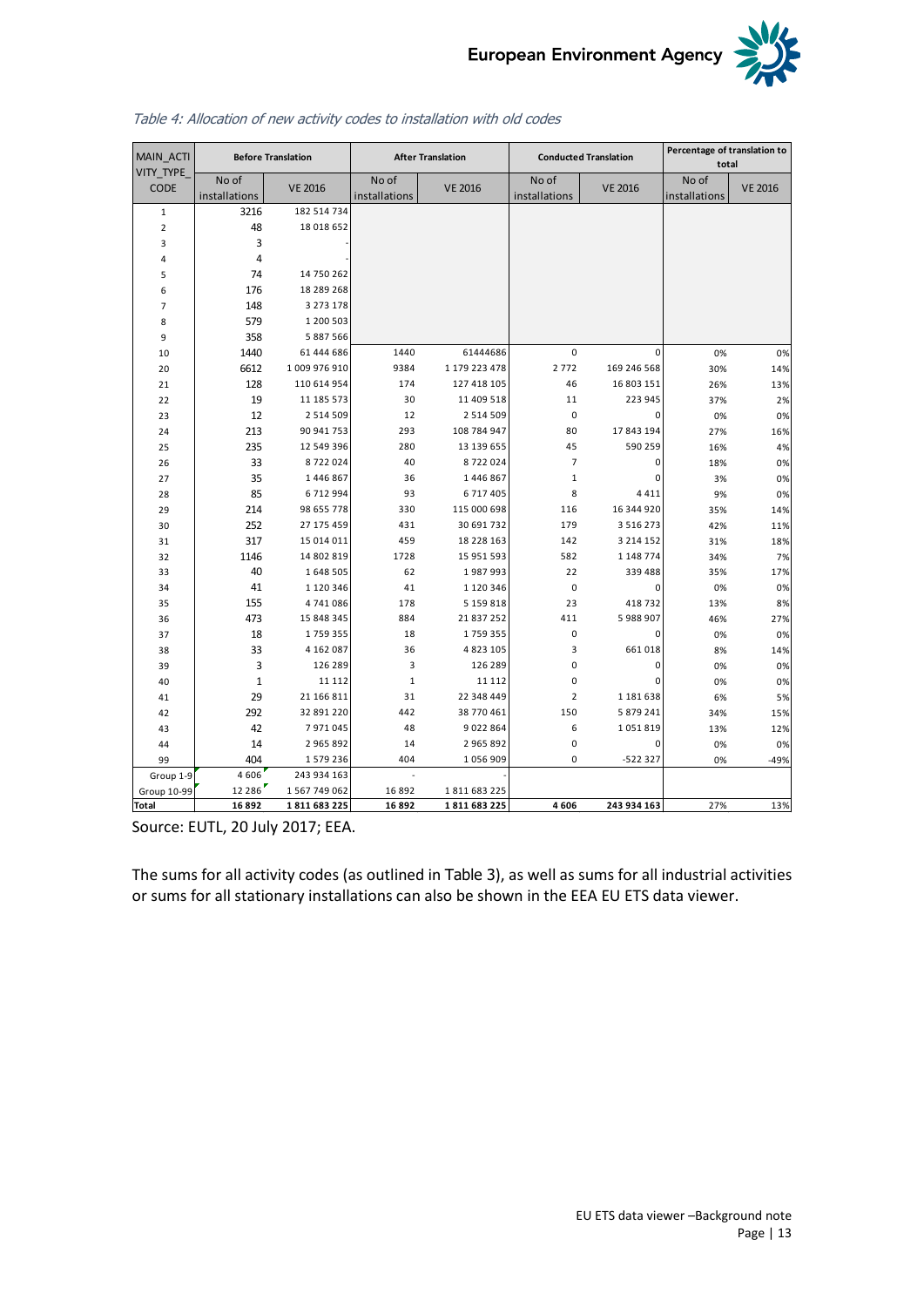

# <span id="page-13-0"></span>7 Size of entities

In the EU ETS data viewer, it is possible to limit the data to entities of a certain size category. An overview of the possible choices is presented below.

#### <span id="page-13-4"></span>Table 5: Size definitions

| <b>Size</b> | <b>Emission values</b>                                                                  |
|-------------|-----------------------------------------------------------------------------------------|
| large       | Entities with verified emissions higher than 500 000 t $CO2$                            |
| medium      | Entities with verified emissions comprised between 50 000 and 500 000 t CO <sub>2</sub> |
| small       | Entities with verified emissions comprised between 25 000 and 50 000 t CO <sub>2</sub>  |
| mini        | Entities with verified emissions lower than 25 000 t $CO2$                              |
| zero        | Entities with verified emissions equal to 0                                             |
| unknown     | Entities where verified emissions are unknown                                           |
| All sizes   | All entities                                                                            |

The EUTL does not contain information on the size of an entity. As an approximation, the maximum emissions of an entity over the time series are used to define its size.

## <span id="page-13-1"></span>8 Number of entities

The viewer can show the number of entities. A good indicator of whether an entity is participating in the system in a given year is that it has any ETS information in that year. Therefore the number of entities only takes into account entities for which ETS information (emissions, allocations or total surrendered units) are available in the year shown (including the reporting of zero emissions).

## <span id="page-13-2"></span>9 Measures

The unit in which the information is downloaded from the EUTL is the tonne of  $CO<sub>2</sub>$  equivalent and the emission trading unit  $-$  emission allowance or emission credit  $-$  one unit being equivalent to one tonne of CO<sub>2</sub>.

The EU ETS data viewer also offers the option to change the output values in kilo tonnes of  $CO<sub>2</sub>$ equivalents or million tonnes of  $CO<sub>2</sub>$  equivalents.

## <span id="page-13-3"></span>10 Gases

By default the ETS covered only  $CO<sub>2</sub>$  emissions in the first two trading periods (with the exemption of some smaller opt-ins in the second trading period). Since 2013,  $N_2O$  from the production of nitric, adipic and glyoxylic acid and PFC emissions from aluminium production are also included.

As all allowances and verified emissions are reported in  $CO<sub>2</sub>$  equivalent, it is not possible to distinguish whether an installation emitted  $CO<sub>2</sub>$ , N<sub>2</sub>O, PFC or a combination of gases.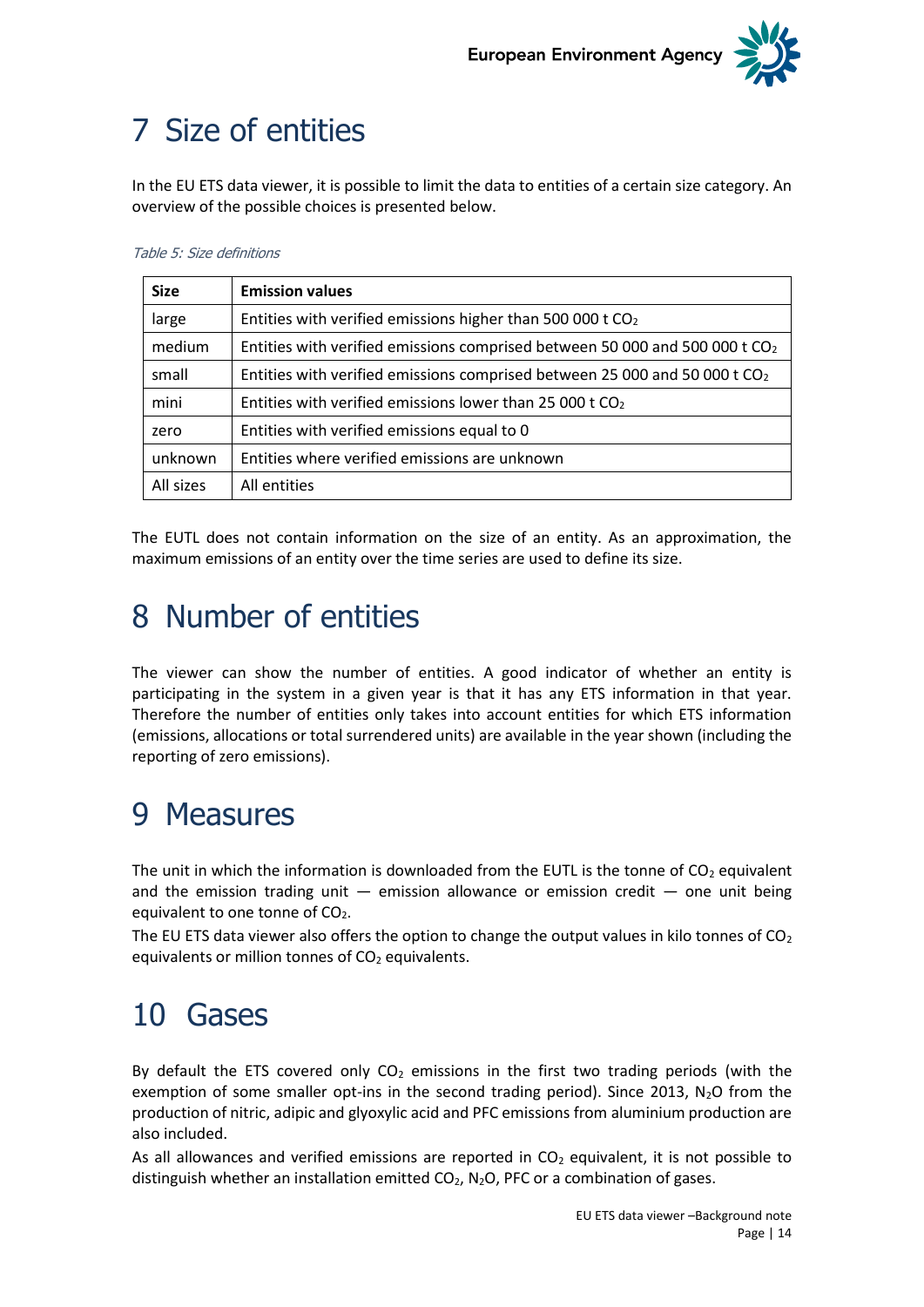**European Environment Agency** 



# <span id="page-14-0"></span>Annex 1 – Correction of freely allocated allowances

## <span id="page-14-1"></span>1 Stationary installations

The amount of freely allocated allowances recorded in the EUTL has been corrected manually for six countries (see [Table A.1\)](#page-14-3).

- Free allocation to installations in Austria and France has been corrected downwards as these countries have bought EUAs from the market and allocated these to new entrants. Therefore, the amount of free allocation recorded in the EUTL is higher than the amount of EUAs initially issued by these two countries.
- In Germany, some operators gave back their free allocation and it was not possible to correct this in the EUTL.
- Similarly, an excess of allowances on closed accounts was deleted in Denmark, which was not recorded in the EUTL.
- For Spain, the overall quantity recorded is correct, however, a correction is applied to its distribution across years.
- Finally, the EUTL does not contain any information on free allocation to Bulgarian installations in 2007.

|                 | 2005 | 2006 | 2007  | 2008        | 2009    | 2010    | 2011    | 2012    |
|-----------------|------|------|-------|-------------|---------|---------|---------|---------|
|                 |      |      |       | million EUA |         |         |         |         |
| Austria         |      |      |       | 0.58        | $-1.56$ | $-1.56$ | $-1.86$ | $-3.48$ |
| <b>Bulgaria</b> |      |      | 39.70 |             |         |         |         |         |
| <b>Denmark</b>  |      |      |       | $-0.08$     | $-0.08$ | $-0.08$ | $-0.08$ | $-0.08$ |
| France          |      |      |       |             |         | $-5.41$ | $-5.41$ | $-5.41$ |
| Germany         |      |      |       | $-0.96$     | $-0.96$ | $-0.96$ | $-0.96$ | $-0.96$ |
| Spain           |      |      |       | 0.26        | 0.69    | $-0.95$ |         |         |

### <span id="page-14-3"></span>Table A.1 Corrections to freely allocated allowances for stationary installations

## <span id="page-14-2"></span>2 Aviation

EUAAs allocated for free for the year 2012 had to be returned by aviation operators if they chose to account for the reduced scope of the stop the clock decision. For the analysis of verified emissions of aviation operators in the year 2012, it is therefore necessary to reflect the amount of allowances returned following this decision, which is not recorded in the EUTL. The amount which had to be returned is publicly available on operator level. The European Commission has sent the according excel file with amounts which have to be returned. On the basis of this file and the EUAAs allocated for free as shown in the EUTL, returned allowances can be calculated on MS level as displayed in the right column in [Table A.2.](#page-15-0)

> Kongens Nytorv 6 1050 Copenhagen K Denmark Tel.: +45 3336 7100 Fax: +45 3336 7199 [eea.europa.eu](http://www.eea.europa.eu/)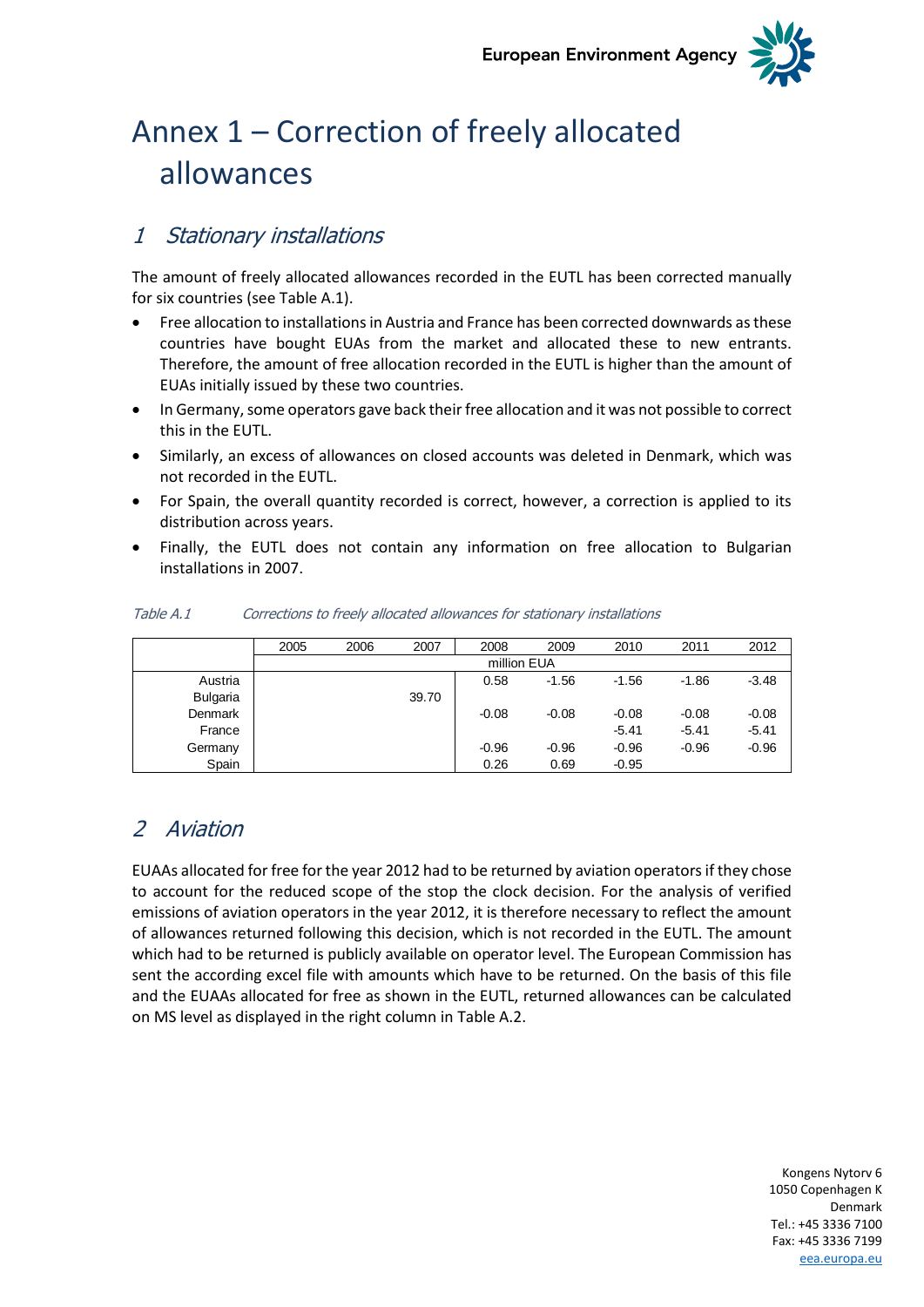

| Country         | Original allowance<br>2012 | Adjusted allowance<br>2012 | Adjustment  |  |  |  |  |  |  |  |
|-----------------|----------------------------|----------------------------|-------------|--|--|--|--|--|--|--|
|                 | <b>EUAA</b>                |                            |             |  |  |  |  |  |  |  |
| Austria         | 1.932.411                  | 682.958                    | 1.249.453   |  |  |  |  |  |  |  |
| Belgium         | 3.056.619                  | 1.753.311                  | 1.303.308   |  |  |  |  |  |  |  |
| <b>Bulgaria</b> | 269.245                    | 261.881                    | 7.364       |  |  |  |  |  |  |  |
| Cyprus          | 461.758                    | 275.834                    | 185.924     |  |  |  |  |  |  |  |
| Czech Republic  | 798.821                    | 798.821                    |             |  |  |  |  |  |  |  |
| Germany         | 42.770.182                 | 13.521.585                 | 29.248.597  |  |  |  |  |  |  |  |
| Denmark         | 1.074.189                  | 1.045.920                  | 28.269      |  |  |  |  |  |  |  |
| Estonia         | 58.429                     | 35.249                     | 23.180      |  |  |  |  |  |  |  |
| Spain           | 9.488.760                  | 3.802.703                  | 5.686.057   |  |  |  |  |  |  |  |
| Finland         | 2.109.537                  | 782.793                    | 1.326.744   |  |  |  |  |  |  |  |
| France          | 20.022.081                 | 7.724.503                  | 12.297.578  |  |  |  |  |  |  |  |
| United Kingdom  | 54.783.369                 | 12.858.960                 | 41.924.409  |  |  |  |  |  |  |  |
| Greece          | 717.685                    | 691.075                    | 26.610      |  |  |  |  |  |  |  |
| Croatia         | 66.442                     | 66.442                     |             |  |  |  |  |  |  |  |
| Hungary         | 1.097.418                  | 1.085.442                  | 11.976      |  |  |  |  |  |  |  |
| Ireland         | 7.012.841                  | 7.012.245                  | 596         |  |  |  |  |  |  |  |
| Iceland         | 434.617                    | 209.720                    | 224.897     |  |  |  |  |  |  |  |
| Italy           | 4.909.375                  | 2.481.235                  | 2.428.140   |  |  |  |  |  |  |  |
| Liechtenstein   |                            |                            |             |  |  |  |  |  |  |  |
| Lithuania       | 55.953                     | 55.953                     |             |  |  |  |  |  |  |  |
| Luxembourg      | 2.311.181                  | 2.311.181                  |             |  |  |  |  |  |  |  |
| Latvia          | 311.520                    | 221.198                    | 90.322      |  |  |  |  |  |  |  |
| Malta           | 212.330                    | 197.164                    | 15.166      |  |  |  |  |  |  |  |
| Netherlands     | 12.369.053                 | 4.018.267                  | 8.350.786   |  |  |  |  |  |  |  |
| Norway          | 1.068.510                  | 1.014.306                  | 54.204      |  |  |  |  |  |  |  |
| Poland          | 651.131                    | 254.866                    | 396.265     |  |  |  |  |  |  |  |
| Portugal        | 2.111.265                  | 773.001                    | 1.338.264   |  |  |  |  |  |  |  |
| Romania         | 380.258                    | 335.568                    | 44.690      |  |  |  |  |  |  |  |
| Sweden          | 3.144.641                  | 3.144.575                  | 66          |  |  |  |  |  |  |  |
| Slovenia        | 82.534                     | 44.556                     | 37.978      |  |  |  |  |  |  |  |
| Slovakia        | 55.051                     | 55.051                     |             |  |  |  |  |  |  |  |
| <b>Total</b>    | 173.817.206                | 67.516.366                 | 106.300.840 |  |  |  |  |  |  |  |

<span id="page-15-0"></span>Table A.2 Adjustment to freely allocated allowances for aviation operators in the year 2012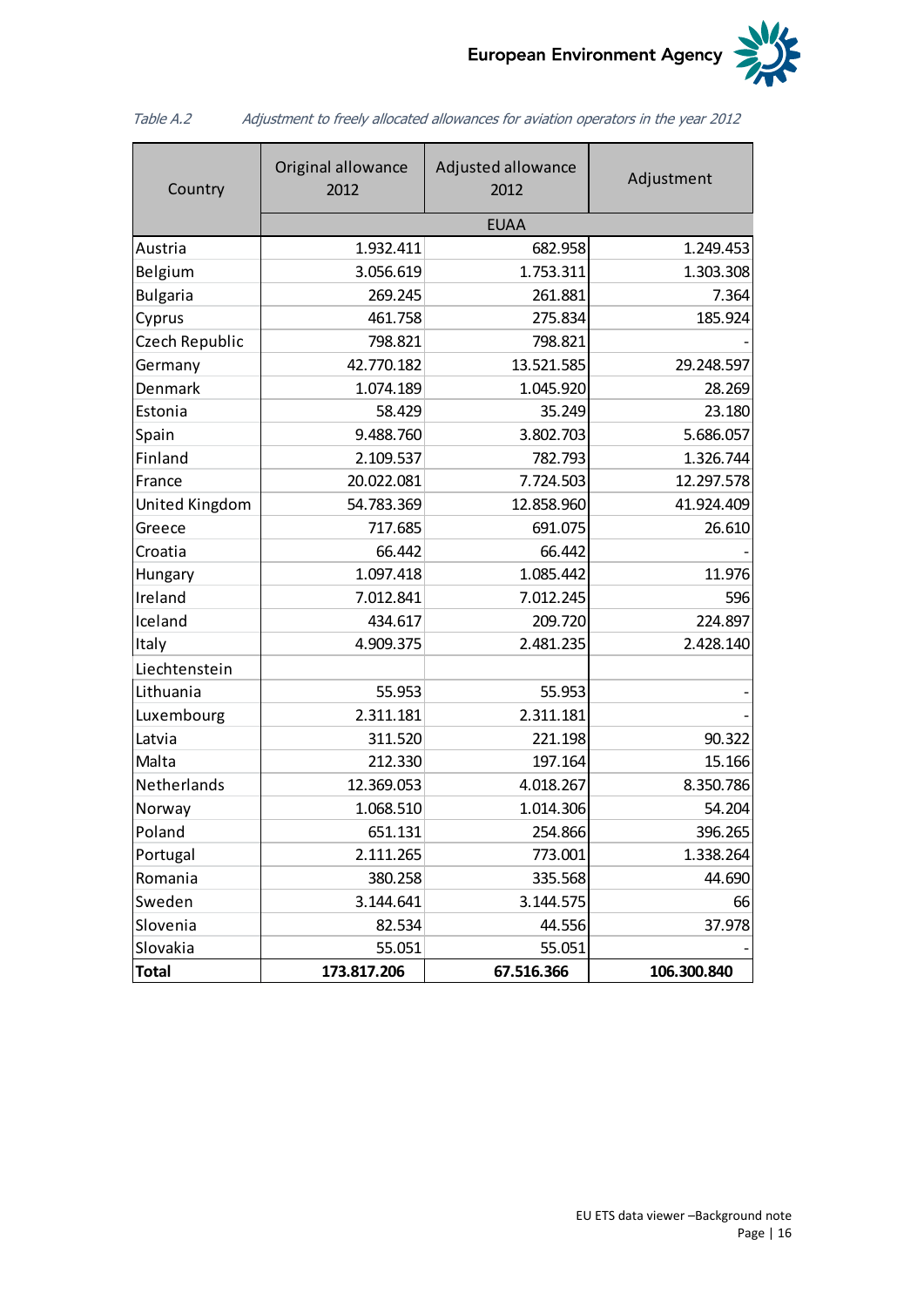

## <span id="page-16-0"></span>Annex 2 – Auctioning

EUAs auctioned or sold by governments are not recorded in the EUTL. For the first and second trading period the number of EUAs auctioned or sold by governments has been collected from publications from the respective countries, as well as auction reports published by the trading platforms on which the auctions are carried out. [Table A.3](#page-16-1) summarises the amount of EUAs auctioned or sold by countries during the first and second trading period and includes the relevant sources  $(^{12})$ .

Some countries (Belgium, Bulgaria, Czech Republic, Denmark, Hungary, Lithuania, Luxembourg, Norway, Poland and Romania) sold/auctioned allowances relative to the second trading period in the first months of 2013. These were mainly EUAs remaining in the new entrants reserve or unused EUAs set aside for UN backed emission reduction projects. These volumes are added to the 2012 figures (redistributed amounts; see [Table A.3](#page-16-1) below).

|                       | Auctions/sales concluded |                   |     |                  |                               |                   |           |      |     | <b>Auctions/sales</b> |      |                                                                                                                                  |  |  |
|-----------------------|--------------------------|-------------------|-----|------------------|-------------------------------|-------------------|-----------|------|-----|-----------------------|------|----------------------------------------------------------------------------------------------------------------------------------|--|--|
|                       |                          |                   |     |                  |                               |                   |           |      |     | redistributed         |      |                                                                                                                                  |  |  |
|                       |                          | 1st trading phase |     |                  |                               | 2nd trading phase |           |      |     | 2nd trad. phase       |      | <b>Sources</b>                                                                                                                   |  |  |
|                       |                          | 2005 2006 2007    |     |                  | 2008 2009 2010 2011 2012 2013 |                   |           |      |     | 2012                  | 2013 |                                                                                                                                  |  |  |
| Austria               |                          |                   |     |                  | 0.4                           | 0.4               | 0.2       | 1.0  |     | 1.0                   |      | www.climex.com                                                                                                                   |  |  |
| Belgium               |                          |                   |     |                  |                               |                   |           |      | 9.6 | 9.6                   |      | www.eex.com                                                                                                                      |  |  |
| <b>Bulgaria</b>       |                          |                   |     |                  |                               |                   |           |      | 0.1 | 0.1                   |      | www.eex.com                                                                                                                      |  |  |
| Cyprus                |                          |                   |     |                  |                               |                   |           |      |     |                       |      |                                                                                                                                  |  |  |
| <b>Czech Republic</b> |                          |                   |     |                  |                               |                   |           | 1.0  | 1.6 | 2.6                   |      | www.eex.com                                                                                                                      |  |  |
| Denmark               |                          | 4.4               |     |                  |                               |                   |           |      | 2.8 | 2.8                   |      | http://greenstream.dev.aucor.fi/content/greenstream-<br>network-appointed-trustee-sell-2775-million-euas-<br>behalf-danish-state |  |  |
| Estonia               |                          |                   |     |                  |                               |                   |           |      |     |                       |      |                                                                                                                                  |  |  |
| Finland               |                          |                   |     |                  |                               |                   |           |      |     |                       |      |                                                                                                                                  |  |  |
| France                |                          |                   |     |                  |                               |                   |           |      |     |                       |      |                                                                                                                                  |  |  |
| Germany               |                          |                   |     | 49.1             |                               | 41.1 41.1         | 40.7      | 48.1 |     | 48.1                  |      | www.bmu.de, www.dehst.de                                                                                                         |  |  |
| Greece                |                          |                   |     |                  |                               |                   | 10.0      | 8.8  |     | 8.8                   |      | http://www.helex.gr/index2.php?option=com_content<br>&task=view&id=2239&pop=1&page=0&Itemid=10554                                |  |  |
| Hungary               |                          | 1.2               | 1.2 |                  |                               |                   |           | 2.5  | 5.2 | 7.7                   |      | www.euets.com; www.eex.com                                                                                                       |  |  |
| Iceland               |                          |                   |     |                  |                               |                   |           |      |     |                       |      |                                                                                                                                  |  |  |
| Ireland               |                          | 1.2               |     |                  | 0.2                           | 0.2               | 0.2       |      |     |                       |      | www.pointcarbon.com, www.ec.europa.eu                                                                                            |  |  |
| Italy                 |                          |                   |     |                  |                               |                   |           |      |     |                       |      |                                                                                                                                  |  |  |
| Latvia                |                          |                   |     |                  |                               |                   |           |      |     |                       |      |                                                                                                                                  |  |  |
| Liechtenstein         |                          |                   |     |                  |                               |                   |           |      |     |                       |      |                                                                                                                                  |  |  |
| Lithuania             |                          |                   | 0.6 |                  |                               |                   | 0.9       | 1.7  | 0.8 | 2.5                   |      | www.eex.com                                                                                                                      |  |  |
| Luxembourg            |                          |                   |     |                  |                               |                   |           |      | 0.0 | 0.0                   |      | www.eex.com                                                                                                                      |  |  |
| Malta                 |                          |                   |     |                  |                               |                   |           |      |     |                       |      |                                                                                                                                  |  |  |
| Netherlands           |                          |                   |     |                  |                               | 8.0               | 4.0       | 4.0  |     | 4.0                   |      | www.eex.com                                                                                                                      |  |  |
| Norway                |                          |                   |     |                  | 12.6                          | 6.3               | 6.3       | 9.6  | 0.1 | 9.8                   |      | Email from Norwegian financial department.                                                                                       |  |  |
| Poland                |                          |                   |     |                  |                               |                   |           |      | 0.2 | 0.2                   |      | http://www.gpw.pl/wydarzenia_en/?ph_tresc_glowna_<br>start=show&ph tresc glowna cmn id=50140                                     |  |  |
| Portugal              |                          |                   |     |                  |                               |                   |           |      |     |                       |      |                                                                                                                                  |  |  |
| Romania               |                          |                   |     |                  |                               |                   |           |      | 0.6 | 0.6                   |      | www.eex.com                                                                                                                      |  |  |
| Slovakia              |                          |                   |     |                  |                               |                   |           |      |     |                       |      |                                                                                                                                  |  |  |
| Slovenia              |                          |                   |     |                  |                               |                   |           |      |     |                       |      |                                                                                                                                  |  |  |
| Spain                 |                          |                   |     |                  |                               |                   |           |      |     |                       |      |                                                                                                                                  |  |  |
| Sweden                |                          |                   |     |                  |                               |                   |           |      |     |                       |      |                                                                                                                                  |  |  |
| <b>United Kingdom</b> |                          |                   |     | 4.0 <sup>1</sup> | 25.0                          |                   | 35.8 30.7 | 27.3 |     | 27.3                  |      | http://www.dmo.gov.uk/index.aspx?page=ETS/Auctio<br>nlnfo                                                                        |  |  |

### <span id="page-16-1"></span>Table A.3 EUAs (1st and 2nd trading period) auctioned or sold, 2005 to 2013

From the third trading period onwards, a much larger share of allowances is auctioned. Volumes can be derived from auction calendars and auction reports published by the two

 $(12)$ <sup>12</sup>) Auctions in Germany in 2008 include sales of 8.125 million EUA by the KfW to compensate for costs of the replenishment of the NER in period I. Source (page 69): http://www.dehst.de/cln\_162/SharedDocs/Downloads/Publikationen/Auswertung 1\_\_H [andelsperiode,templateId=raw,property=publicationFile.pdf/Auswertung\\_1\\_Handelsperio](http://www.dehst.de/cln_162/SharedDocs/Downloads/Publikationen/Auswertung__1__Handelsperiode,templateId=raw,property=publicationFile.pdf/Auswertung_1_Handelsperiode.pdf) [de.pdf](http://www.dehst.de/cln_162/SharedDocs/Downloads/Publikationen/Auswertung__1__Handelsperiode,templateId=raw,property=publicationFile.pdf/Auswertung_1_Handelsperiode.pdf)

-

Kongens Nytorv 6 1050 Copenhagen K Denmark Tel.: +45 3336 7100 Fax: +45 3336 7199 [eea.europa.eu](http://www.eea.europa.eu/)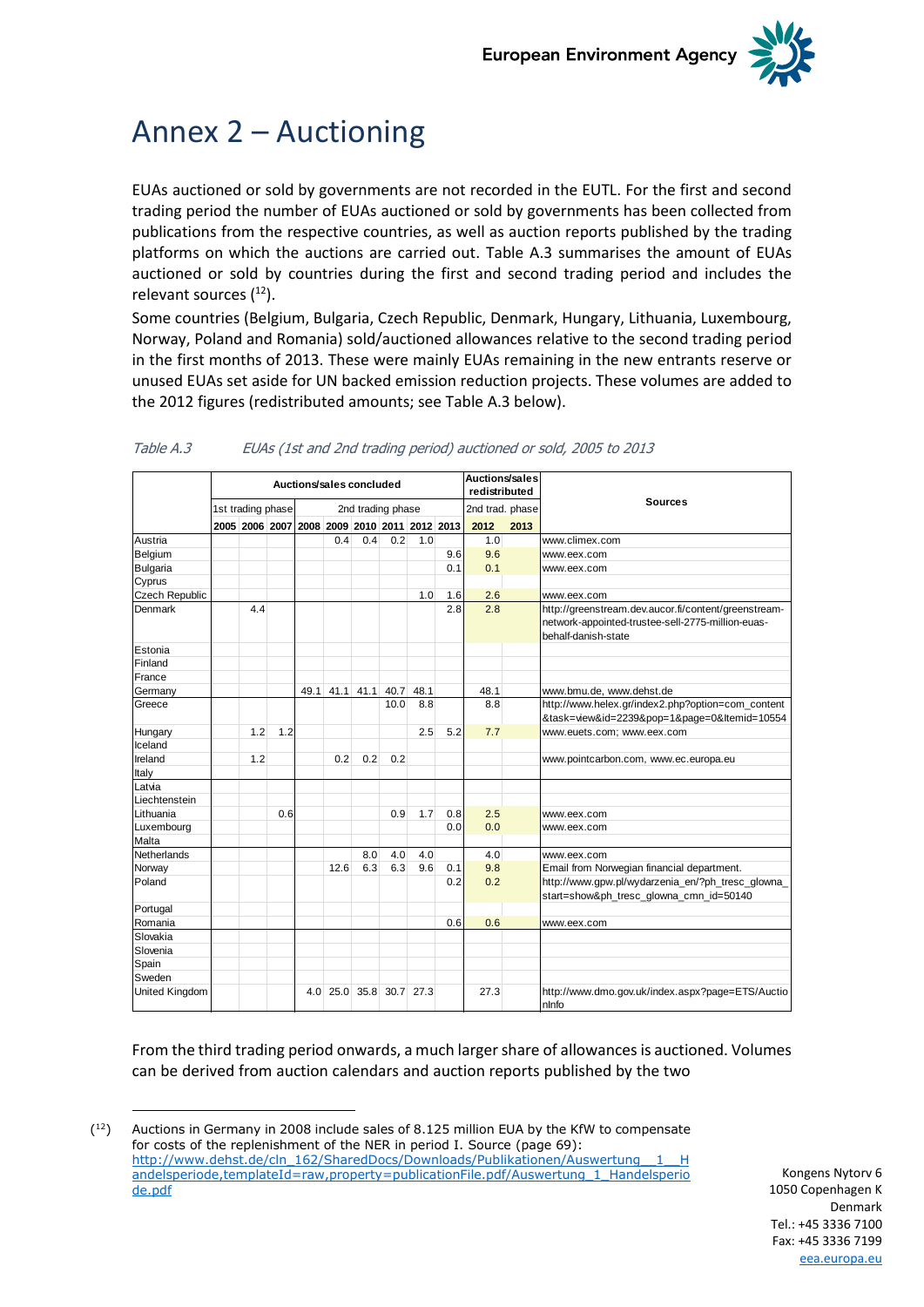

exchanges that carry out auctions of allowances for the third trading period: The European Energy Exchange (EEX) and the Intercontinental Exchange (ICE)  $(13)$ .

However, auctions scheduled for a certain year may take place in an earlier or later year, due to technical or procedural reasons. The following special cases have to be taken into account:

- In 2012 so-called "early auctions" of third trading period EUAs were held. The volumes of these auctions were equal to 90 million EUA and are added to 2013 auctioning volumes in the data viewer.
- Part of the new entrants reserve for the third trading period (NER300: 300 million EUAs in total) was auctioned to generate financial support for CCS and innovative renewable energy projects. These auctions started in August 2012. The amounts are added to auctioning volumes in 2013 and 2014 (200 and 100 million EUA respectively).
- Croatia has been part of the EU ETS since 2013, but only started auctioning in 2015, since the necessary arrangements between the EEX, which serves as the transitional common auction platform, and the Croatian auctioneer had not been in place before-hand. In 2015, Croatia is set to auction a total amount of 11 328 500 EUAs. This amount represents 4 900 000, 3 012 000, 3 416 500 allowances that were to be auctioned in the years 2013, 2014 and 2015 respectively. Therefore, the data viewer includes those amounts for the years 2013 to 2015.
- For Iceland, Liechtenstein and Norway, a different approach is suggested. These countries are also set to auction on the transitional common auction platform, but similarly to Croatia, the necessary arrangements have not been in place. However, whilst Croatia has started auctioning in 2015, the three EEA-EFTA states have not done so. This is why their cumulated withheld amount of 26 031 000 is not displayed in the data viewer yet  $(14)$ . It will be included – and distributed between years, according to the Croatian case – once these countries have carried out their first EUA auction.
- Finally, auctions of EU Aviation Allowances (EUAAs) are included separately in the EU ETS data viewer. After the stop the clock decision taken in 2012, auctions of EUAAs were suspended. Germany was the only country which auctioned EUAAs already in 2012 (2.5 million EUA), whilst all other countries started auctioning EUAAs in 2014. 2014 auctions of EUAAs relate to auctioning amounts for the year 2012, whilst in 2015, amounts for 2013 - 2015 are auctioned. The exception is Poland which auctions amounts for 2012 - 2015 in 2015 and has not auctioned any EUAAs in 2014 (<sup>15</sup>).

For EUAAs, the following approach is taken:

- Allocate 2014 auctioned amounts of EUAAs to the year 2012, as well as EUAAS auctioned by Germany already in 2012;
- Divide auctioned amounts of EUAAs in 2015 by 3 and distribute equally between the years  $2013 - 2015$ ;
- Divide auctioned amounts of EUAAs in 2015 for Poland by 4 and distribute equally between the years 2012 – 2015.

The tables below summarise auctioned amounts of EUAs and EUAAs for the years 2012 to 2016; only the redistributed amounts are shown in the EU ETS data viewer.

( [www.eex.com;](http://www.eex.com/) [www.theice.com](http://www.theice.com/) (

[http://ec.europa.eu/clima/policies/ets/cap/auctioning/faq\\_en.htm](http://ec.europa.eu/clima/policies/ets/cap/auctioning/faq_en.htm)

<sup>(</sup> [http://ec.europa.eu/clima/policies/ets/cap/auctioning/faq\\_en.htm](http://ec.europa.eu/clima/policies/ets/cap/auctioning/faq_en.htm)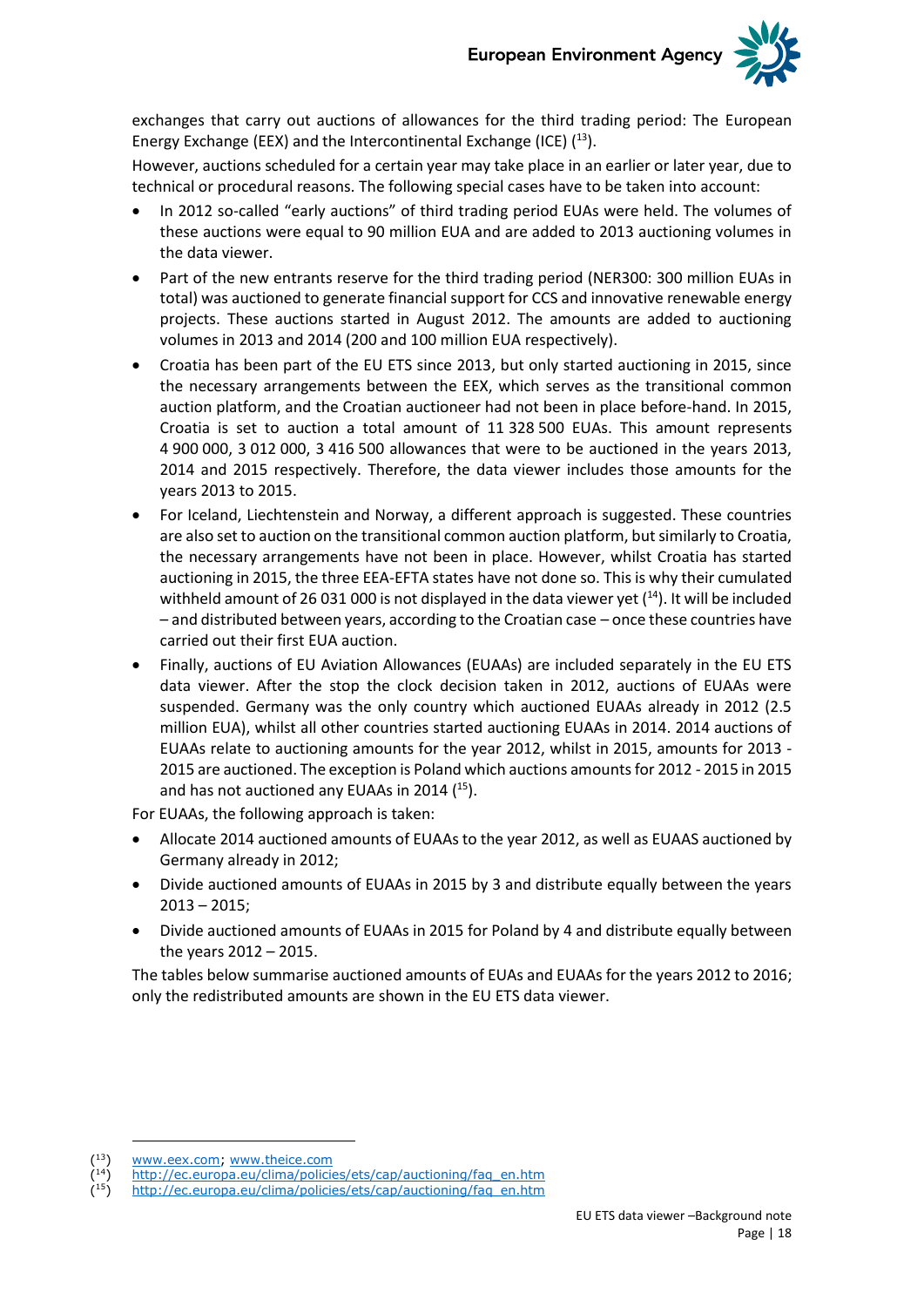

|                       |       | <b>Auctions (redistributed)</b> |       |       | <b>Auctions (concluded)</b> |       |       |       |       |  |
|-----------------------|-------|---------------------------------|-------|-------|-----------------------------|-------|-------|-------|-------|--|
|                       | 2013  | 2014                            | 2015  | 2016  | 2012                        | 2013  | 2014  | 2015  | 2016  |  |
| Austria               | 14.3  | 8.8                             | 10.0  | 11.2  | 1.6                         | 12.7  | 8.8   | 10.0  | 11.2  |  |
| Belgium               | 26.1  | 16.1                            | 18.2  | 20.4  |                             | 26.1  | 16.1  | 18.2  | 20.4  |  |
| <b>Bulgaria</b>       | 15.3  | 6.1                             | 15.9  | 16.2  | 3.3                         | 12.0  | 6.1   | 15.9  | 16.2  |  |
| Croatia               | 4.9   | 3.0                             | 3.4   | 3.8   |                             |       |       | 11.3  | 3.8   |  |
| Cyprus                | 0.3   | 0.1                             |       |       | 0.2                         | 0.1   | 0.1   |       |       |  |
| <b>Czech Republic</b> | 18.6  | 9.4                             | 14.5  | 22.4  |                             | 18.6  | 9.4   | 14.5  | 22.4  |  |
| Denmark               | 12.9  | 8.0                             | 9.0   | 10.1  | 0.2                         | 12.7  | 8.0   | 9.0   | 10.1  |  |
| Estonia               | 4.1   | 1.2                             | 2.8   | 4.5   |                             | 4.1   | 1.2   | 2.8   | 4.5   |  |
| Finland               | 17.2  | 10.6                            | 12.0  | 13.4  | 2.0                         | 15.2  | 10.6  | 12.0  | 13.4  |  |
| France                | 56.3  | 34.8                            | 39.3  | 44.0  | 6.4                         | 49.9  | 34.8  | 39.3  | 44.0  |  |
| Germany               | 206.1 | 127.1                           | 143.9 | 160.8 | 23.5                        | 182.6 | 127.1 | 143.9 | 160.8 |  |
| Greece                | 35.8  | 22.0                            | 24.9  | 27.9  | 2.3                         | 33.4  | 22.0  | 24.9  | 27.9  |  |
| Hungary               | 8.4   | 9.5                             | 10.8  | 12.1  | 0.6                         | 7.8   | 9.5   | 10.8  | 12.1  |  |
| Iceland               |       |                                 |       |       |                             |       |       |       |       |  |
| Ireland               | 9.6   | 5.9                             | 6.7   | 7.5   |                             | 9.6   | 5.9   | 6.7   | 7.5   |  |
| Italy                 | 99.2  | 61.2                            | 69.3  | 77.4  | 11.3                        | 87.9  | 61.2  | 69.3  | 77.4  |  |
| Latvia                | 2.8   | 1.7                             | 1.9   | 2.2   | 0.3                         | 2.5   | 1.7   | 1.9   | 2.2   |  |
| Liechtenstein         |       |                                 |       |       |                             |       |       |       |       |  |
| Lithuania             | 5.0   | 2.9                             | 3.7   | 3.9   | 0.5                         | 4.5   | 2.9   | 3.7   | 3.9   |  |
| Luxembourg            | 1.2   | 0.8                             | 0.9   | 1.0   | 0.1                         | 1.1   | 0.8   | 0.9   | 1.0   |  |
| Malta                 | 1.1   | 0.6                             | 0.7   | 0.8   | 0.0                         | 1.0   | 0.6   | 0.7   | 0.8   |  |
| Netherlands           | 34.5  | 21.3                            | 24.1  | 26.9  | 3.9                         | 30.6  | 21.3  | 24.1  | 26.9  |  |
| Norway                |       |                                 |       |       |                             |       |       |       |       |  |
| Poland                | 51.2  | 13.3                            | 17.1  | 25.6  |                             | 51.2  | 13.3  | 17.1  | 25.6  |  |
| Portugal              | 18.1  | 11.2                            | 12.6  | 14.1  | 1.6                         | 16.5  | 11.2  | 12.6  | 14.1  |  |
| Romania               | 33.8  | 16.5                            | 25.4  | 36.8  | 5.9                         | 27.9  | 16.5  | 25.4  | 36.8  |  |
| Slovakia              | 15.9  | 9.7                             | 11.1  | 12.4  | 1.8                         | 14.0  | 9.7   | 11.1  | 12.4  |  |
| Slovenia              | 4.6   | 2.8                             | 3.2   | 3.6   | 0.5                         | 4.0   | 2.8   | 3.2   | 3.6   |  |
| Spain                 | 88.9  | 54.8                            | 62.1  | 69.3  | 10.1                        | 78.8  | 54.8  | 62.1  | 69.3  |  |
| Sweden                | 9.2   | 5.6                             | 6.4   | 7.1   | 1.0                         | 8.1   | 5.6   | 6.4   | 7.1   |  |
| United Kingdom        | 107.4 | 66.2                            | 75.0  | 83.7  | 12.3                        | 95.1  | 66.2  | 75.0  | 83.7  |  |
| <b>NER300</b>         | 200.0 | 100.0                           |       |       |                             | 210.6 | 89.5  |       |       |  |

### <span id="page-18-0"></span>Table A.4 Auctions concluded and redistributed (2012 – 2016) (Mio. EUAs)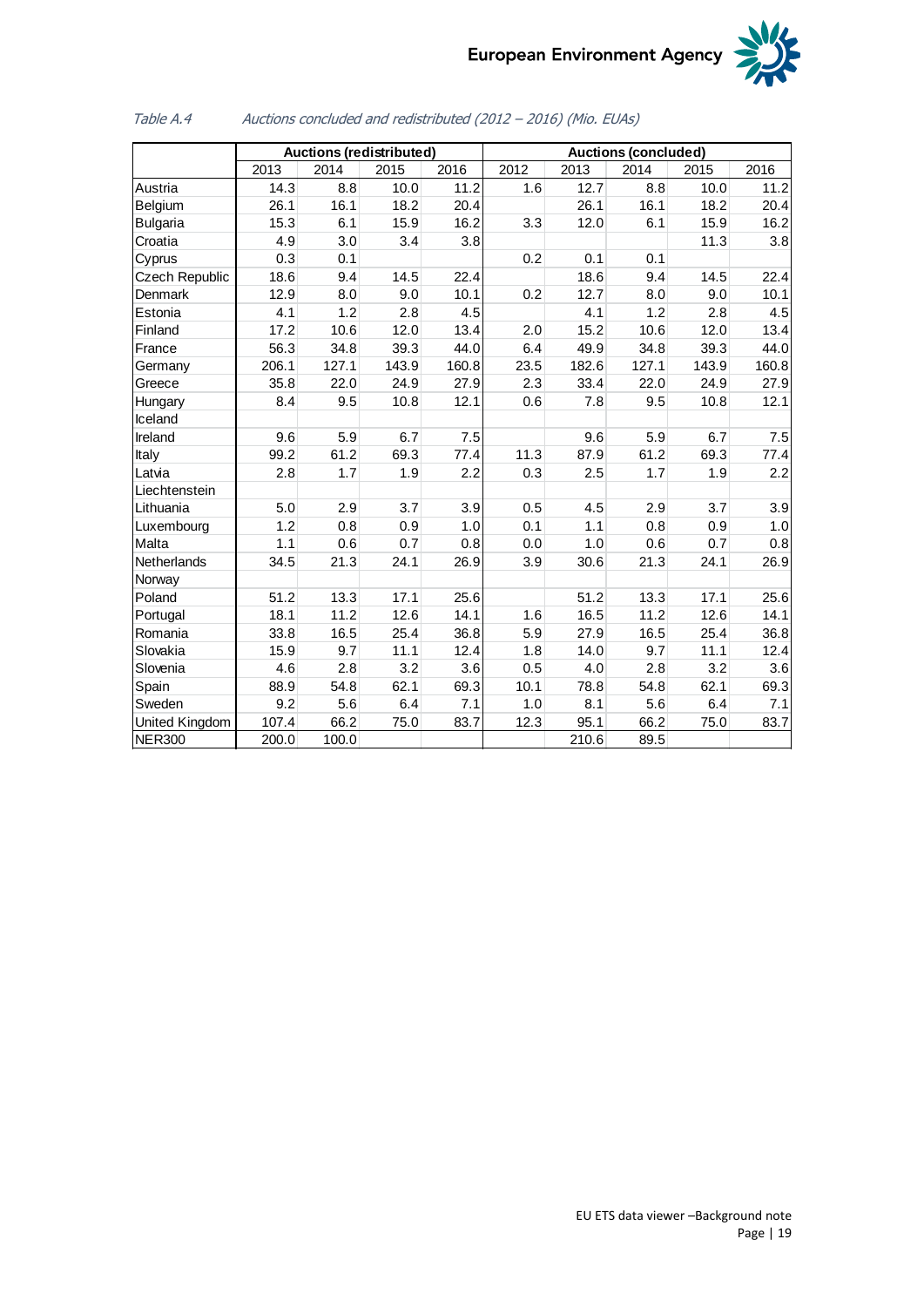

<span id="page-19-0"></span>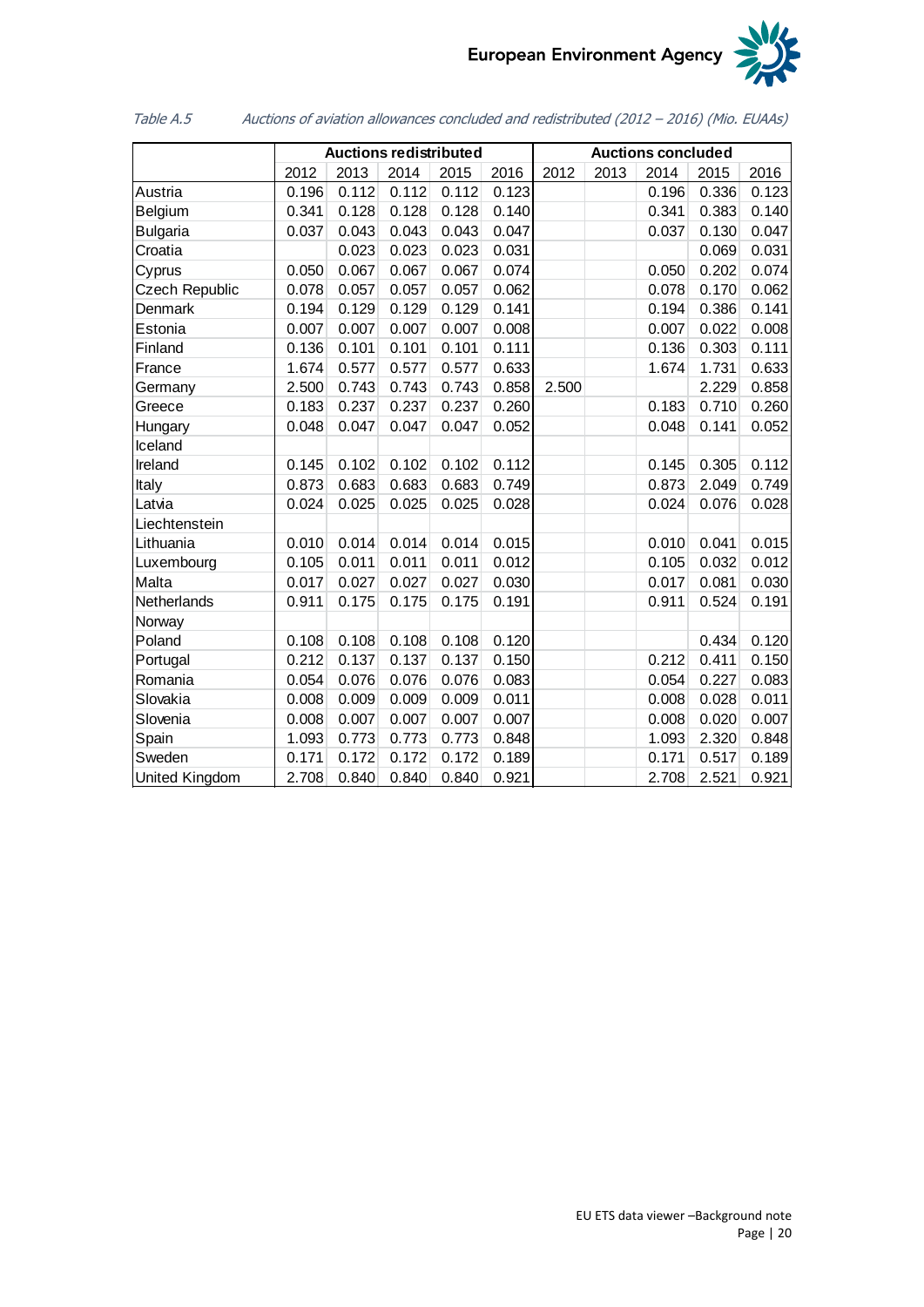

# <span id="page-20-0"></span>Annex 3 – Estimates to reflect current ETS scope for stationary installations

The EU ETS started in 2005 covering only  $CO<sub>2</sub>$  emissions from the EU-25 countries. In 2007, Bulgaria and Romania joined the EU and its ETS. Installations from Liechtenstein and Norway entered the scheme at the start of the second trading period in 2008. At the same time, additional installations from already participating countries started to be covered by the scheme, due to the end of opt-outs and to the clarification of the definition of combustion installations. At the start of the third trading period in 2013, stationary installations from Croatia and Iceland started to be covered by the EU ETS. At the same time, a range of new activities (and gases) were included, in particular N<sub>2</sub>O emissions from the production of nitric and adipic acid, glyoxal and glyoxylic acid and PFC emissions from the production of aluminium.



### <span id="page-20-1"></span>Figure A.1 Scope of the EU ETS since 2005

To reflect these changes in scope, six types of estimates were applied to ETS verified emissions in order to derive a time-series for stationary installations starting from 2005 consistent with the scope of the third trading period (see [Figure A.1\)](#page-20-1).

Estimates to reflect the scope of the second trading period:

- An estimate for Bulgaria and Romania entering the EU ETS. This is relevant in 2005 and 2006 and was calculated using inventory emissions and EUTL verified emissions for these countries in 2007-2009.
- An estimate for Liechtenstein and Norway entering in 2008. Their historical emissions in 2005 were taken from the respective NAP and combined with 2008 verified emissions from the EUTL.
- An estimate for changes in scope between the first and second trading period related to optouts and the clarification of the definition of combustion installations. This estimate was performed using information stemming from the process to determine annual allocation allowances (AEAs) under the ESD.
- Estimates to reflect the scope of the third trading period:

Kongens Nytorv 6 1050 Copenhagen K Denmark Tel.: +45 3336 7100 Fax: +45 3336 7199 [eea.europa.eu](http://www.eea.europa.eu/)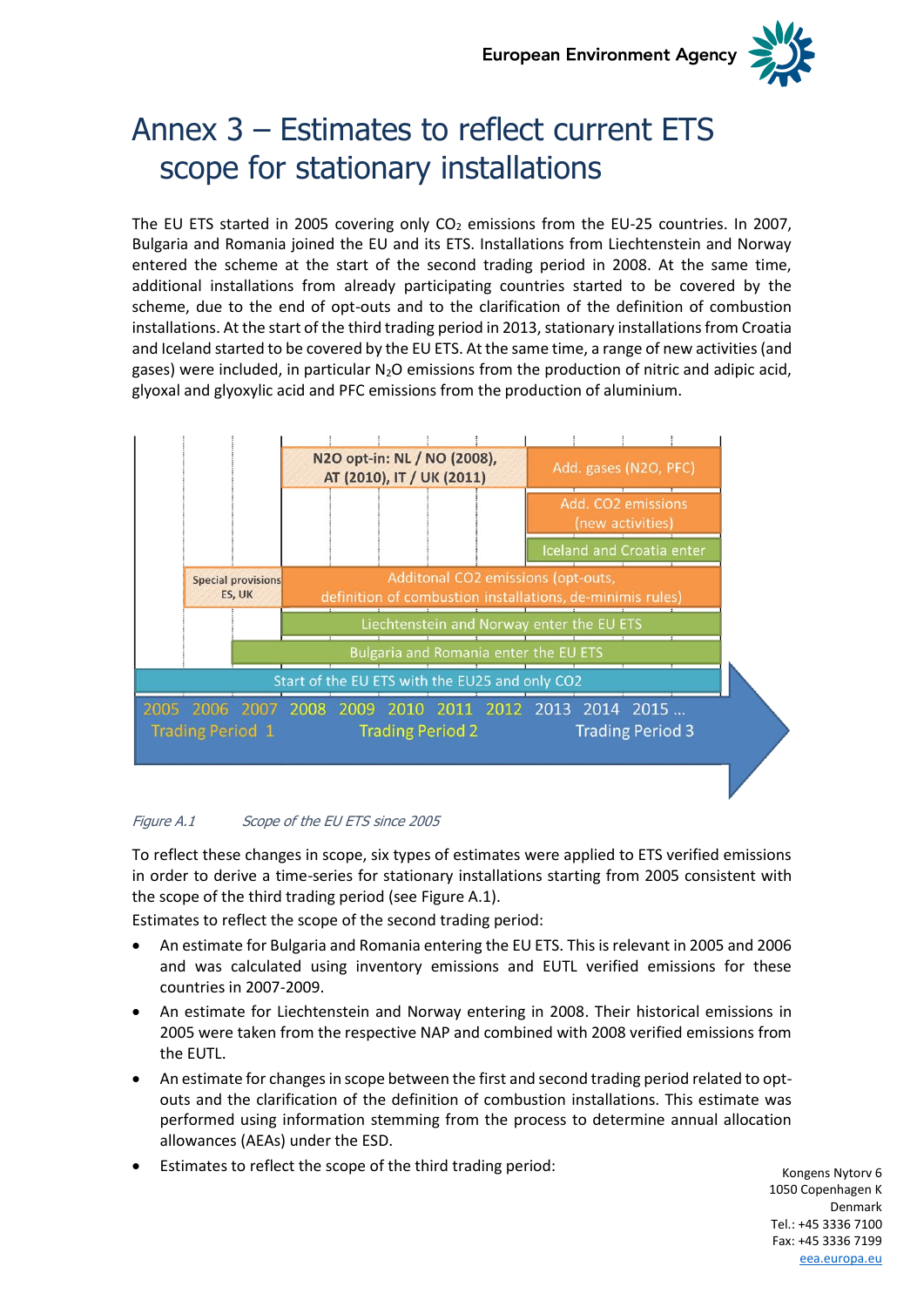

- o An estimate for Croatia entering the EU ETS in 2013. Data stemming from the process to determine annual allocation allowances (AEAs) under the ESD was used to estimate for Croatia's emissions in 2005–2012, combined with 2013 verified emissions data and inventory emission trends for this country.
- $\circ$  An estimate for non-CO<sub>2</sub> gases entering in 2013. For this purpose, historic emissions in the relevant source categories were taken from GHG inventories and converted to  $CO<sub>2</sub>$  equivalent units.
- $\circ$  An estimate for CO<sub>2</sub> emissions of installations which fell into the scope of the EU ETS from 2013 onwards.
- $\circ$  Two countries, Norway and Slovenia, have provided the authors with bottomup calculated figures to reflect current ETS scope. These are considered to be more accurate than any top-down approach can be and are thus used in further work of the EEA and the EEA EU ETS data viewer.

The estimates to reflect current scope (see [Table A.6\)](#page-22-0) is applied both to verified emissions and allocated allowances. It does not address changes related to the inclusion or exclusion of individual installations within trading periods (e.g. new entrants and closures). No estimate was quantified for aviation.

The methodology applied by EEA to quantify the estimates to reflect the current ETS scope by participating country is documented in detail in an ETC/ACM technical paper<sup>16</sup>.

<sup>(</sup> 16[\)http://acm.eionet.europa.eu/reports/ETCACM\\_TP\\_2017\\_11\\_estimates\\_reflect\\_current\\_ETS\\_scope](http://acm.eionet.europa.eu/reports/ETCACM_TP_2017_11_estimates_reflect_current_ETS_scope)